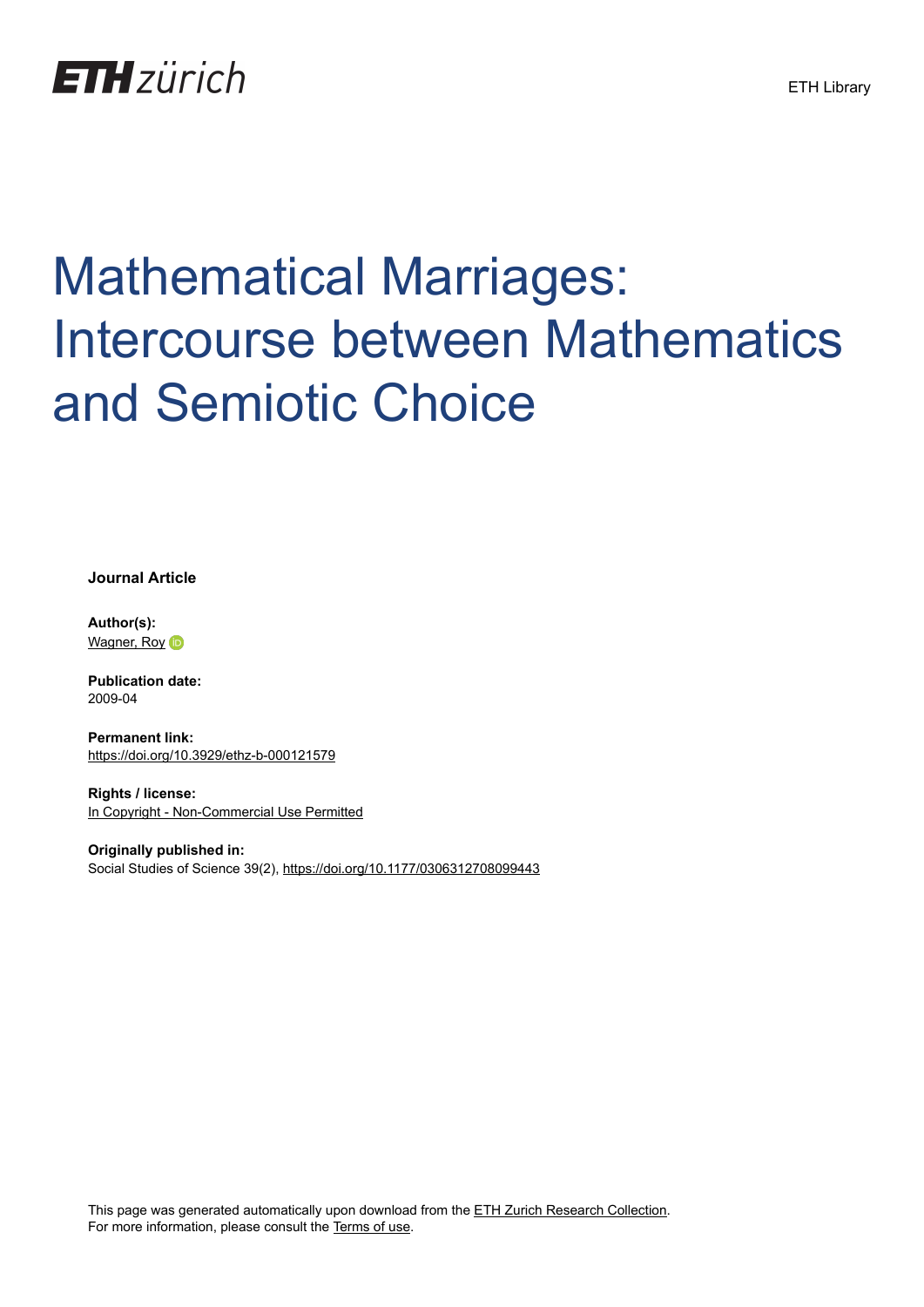## **DISCUSSION PAPER**

# **MATHEMATICAL MARRIAGES**: **INTERCOURSE BETWEEN MATHEMATICS AND SEMIOTIC CHOICE**

### **Roy Wagner**

**Abstract:** This paper examines the interaction between semiotic choices and the presentation and solution of a family of contemporary mathematical problems centred around the so called 'stable marriage problem'. I investigate how a socially restrictive choice of signs impacts mathematical production both in terms of problem formation and of solutions. I further note how the choice of gendered language ends up constructing a reality, which duplicates the very structural framework that it imported into mathematical analysis in the first place. I go on to point out some semiotic lines of flight from this interlocking grip of mathematics and gendered language.

**Keywords:** mathematics, semiotics, language, stable marriage, gender role stereotypes

## **Introduction**

The production of mathematics is, to a large extent, a semiotic activity. A lot of what a mathematician does is to manipulate symbols and words. Nevertheless, mathematics is the one domain of knowledge that is most exposed to a myth of pure and ideal transcendence beyond the symbols in which it is engraved.

The purpose of this essay is to analyze how language may shape mathematical considerations. In order to make the analysis concrete and relevant, we focus on a set of specific mathematical problems, related to the 'stable marriage problem', and on the role of gendered language in the shaping of its mathematical research.

The path followed by this text requires a close and attentive analysis of detail. I tried to find a decent balance between methodological rigour and non-specialist accessibility. I hope that the objectives of this text are not lost in technical detail, and that at the same time these objectives are convincingly laid out for the professional practitioner.

The study of gender role discourse in scientific texts is a relatively recent, but already established trend. Prominent examples include (Cohn, 1987; Keller, 1992; Martin, 1996 and Potter, 2001). The reading of a text in this framework consists of a two-pronged argument. First it demonstrates how gender role stereotypes are reproduced by the scientific text, and then it investigates the ways in which these stereotypes constrain scientific production.

This essay too will begin by applying this same framework. We will show how stereotypes are mathematically reproduced, but more importantly we will show how gender biased language may restrict the possibilities which a mathematician has for doing mathematics. In this text I would like to suggest that a certain restrictive choice of signs can limit and confuse mathematical research programs, that a certain discourse may foreclose or impose various mathematical questions and results, and that a biased symbolic fabric may weave its bias through mathematics into a produced reality.

But my aspirations don't end there. I further hope that my contribution may exceed the application of the already established feminist-discursive critical framework to yet another scientific domain. I hope to expand the horizon of existing critique by relating it more explicitly to a post-structural semiotic framework. The claims I wish to highlight are that what various formations of discourse open or foreclose is never clear and distinct; that there is no predetermined saturation of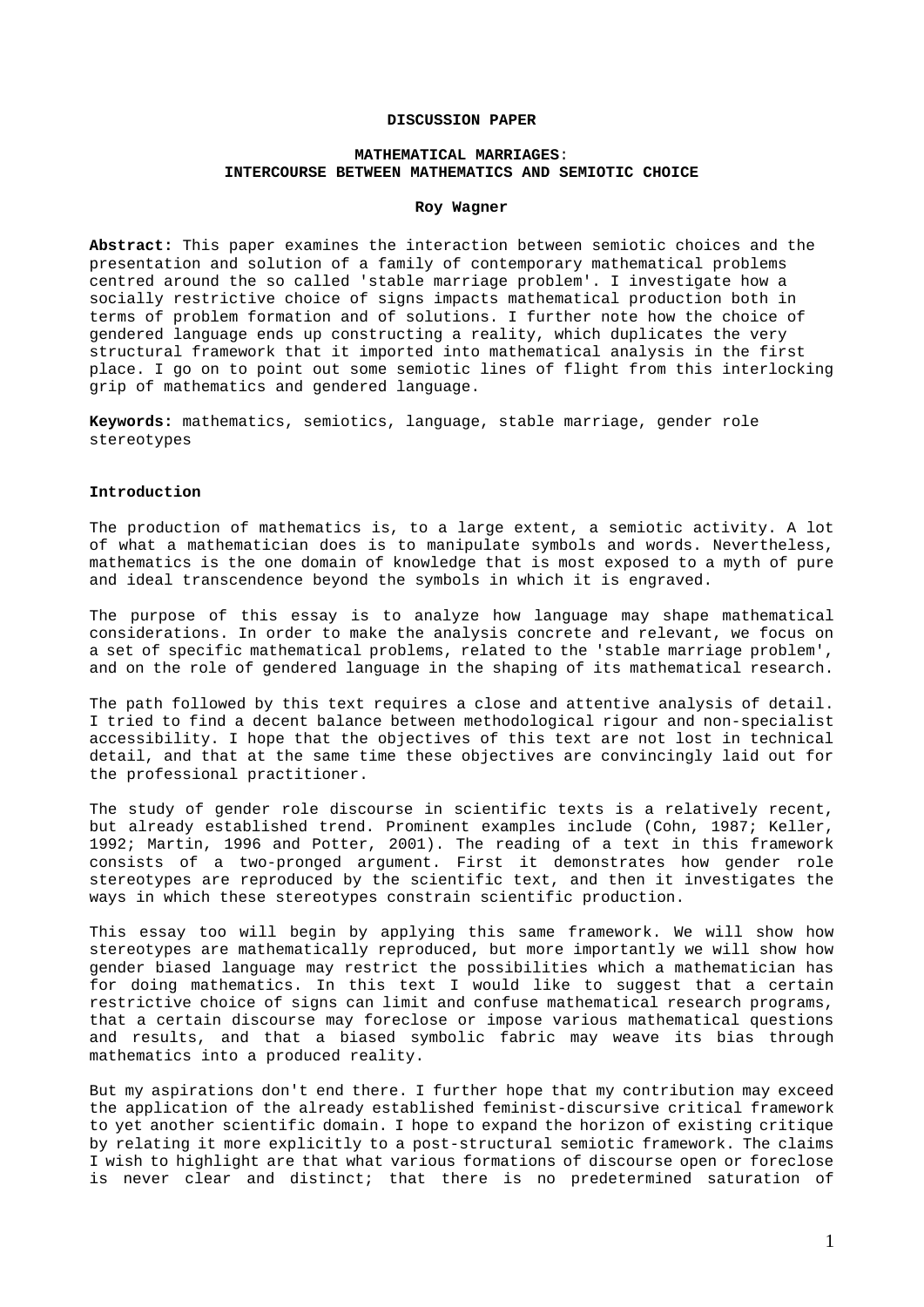possibilities laid out by a given text or choice of sign; that the internal logic of a certain discursive realm, having an initial restrictive effect, may proceed in unexpected ways towards positions, which undermine the very commitments openly declared. This tension between the restrictive effect of linguistic choices and the power of the sign to break with any supposed context is, I believe, a tension that merits scientific, ethical and political attention. To an extent, it forces the latter two on the former.

I should clarify that this text does not presume to study the relations between gender and mathematics in general. It is restricted to a single family of problems and includes no institutional analyses (the sociological evidence brought up is anecdotal). This essay is intended as a case study of how choice of signs may affect mathematical problem formation and solution. It is about the power of the sign over mathematical production, and about how the 'outside' of mathematics ends up affecting its 'inside' to the point where this 'inside/outside' distinction is severely undermined. This text does, however, contribute an important case study to feminist critiques of mathematics, which often suggest 'big picture' narratives without a careful study of the details and plurality of practiced mathematical languages and modes of production (e.g. Shulman, 1996).

My attempt here is to alert practitioners to the ethical and political rapport which language may have with the production of mathematical results. My attempt here is to alert the critical scholar's attention to the underdetermination of this ethical and political rapport.

## **The Stable Marriage Problem**

Let's begin this discussion with two compact formal statements of the problem addressed by Hall's theorem (Hall 1935), as presented in a contemporary textbook (do not be put off by the unfamiliar technical terminology, it will all be explained soon enough). Here is how the problem appears in (Wilson 1996: 112):

if there is a finite set of girls, each of whom knows several boys, under what conditions can all the girls marry the boys in such a way that each girl marries a boy she knows?

And here is how the same problem appears on the next page:

if  $G = G(V1,V2)$  is a bipartite graph, when does there exist a complete matching from V1 to V2 in G?

The latter formulation is a technical question about *graphs*, which are simply configurations of points, along with lines that connect some pairs of these points. This question dates back to the 1930s (or even earlier, according to some authors). The former formulation, which very often accompanies the more abstract one, is referred to (Weyl, 1949). In this formulation the points in the configuration become boys (elements of the set V1) and girls (elements of the set V2), and the lines connecting boys and girls become relations of acquaintance. The *marriage problem* is to find whether there exists a *complete matching*, that is a monogamous heterosexual marriage arrangement, which includes all girls, and which matches each girl to a boy she knows.

Our task in this paper is to outline the interrelations between mathematical discourse and gender role stereotypes in the context of this problem, and to explore their mutual impact. We will, however, focus not on Hall's solution to the above question, but on a more recent version of the problem, introduced in Gale and Shapley (1962), which includes a component of personal preferences. Let us review this version in more detail before we survey the use of gender role language in various textbooks and papers studying this problem over the last 30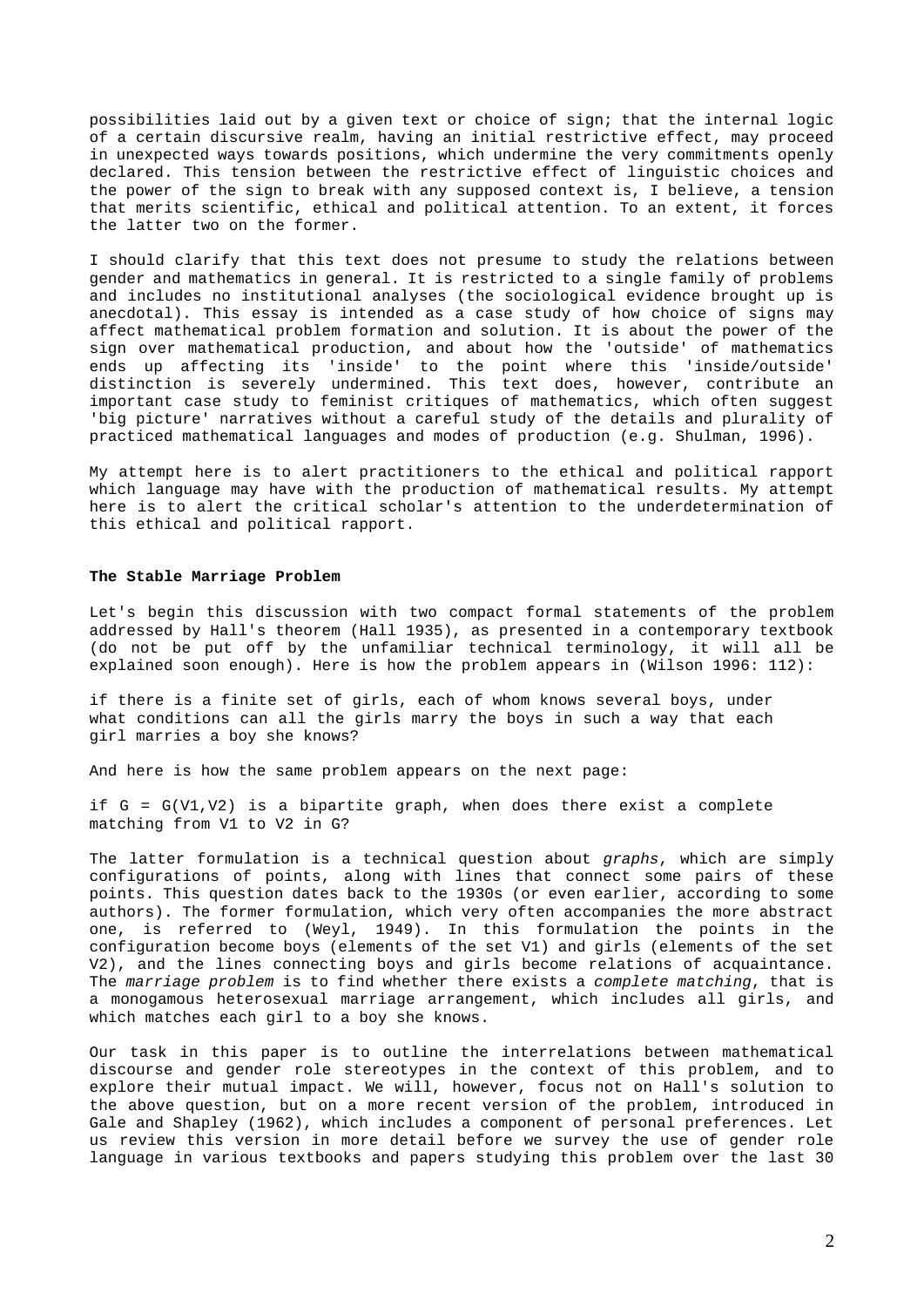years. Our initial presentation will be borrowed from one of the most important texts presenting the problem (Knuth, 1997: 1).

Let H and F be two finite sets of n elements. H is *the set of men* A1,A2,...,An and F is *the set of women* a1,a2,...,an. A *matching* is ... a set of n monogamous marriages between the men and the women ... . Suppose that each man has an order of preference for the women and each woman an order of preference for the men ... . A matching is *unstable* if a man A and a woman a, not married to each other, mutually prefer each other to their spouses. This 'liaison dangereuse' occurs when:

- A is married to b;
- a is married to B;
- A prefers a to b;
- a prefers A to B.

(The opinions of b and B are irrelevant here.) A matching is *stable* if this situation does not occur.

To complement the formal setting by a slightly more accessible one, we borrow some of Steven Rudich's powerpoint presentation slides (Figures 1 & 2), actually in use in his contemporary computer science undergraduate classes (Rudich, 2003). The situation which Knuth terms 'unstable' is presented in Rudich's slides as the existence of a 'rogue couple'.

## **Figures 1 & 2**

Reprinted with permission from Steven Rudich 'The Mathematics of 1950s Dating: Who Wins the Battle of the Sexes?', available at [http://www.cs.cmu.edu/afs/cs.cmu.edu/academic/class/15251/discretemath/Lectures/](http://www.cs.cmu.edu/afs/cs.cmu.edu/academic/class/15251/discretemath/Lectures/dating.ppt) [dating.ppt](http://www.cs.cmu.edu/afs/cs.cmu.edu/academic/class/15251/discretemath/Lectures/dating.ppt)



The next slide (Figure 3) is a diagram representing 5 boys and 5 girls together with each person's ranking of members of the opposite sex, and an instance of a stable matching (here 'pairing').

# **Figure 3**

Reprinted with permission from Steven Rudich 'The Mathematics of 1950s Dating: Who Wins the Battle of the Sexes?', available at [http://www.cs.cmu.edu/afs/cs.cmu.edu/academic/class/15251/discretemath/Lectures/](http://www.cs.cmu.edu/afs/cs.cmu.edu/academic/class/15251/discretemath/Lectures/dating.ppt) [dating.ppt](http://www.cs.cmu.edu/afs/cs.cmu.edu/academic/class/15251/discretemath/Lectures/dating.ppt)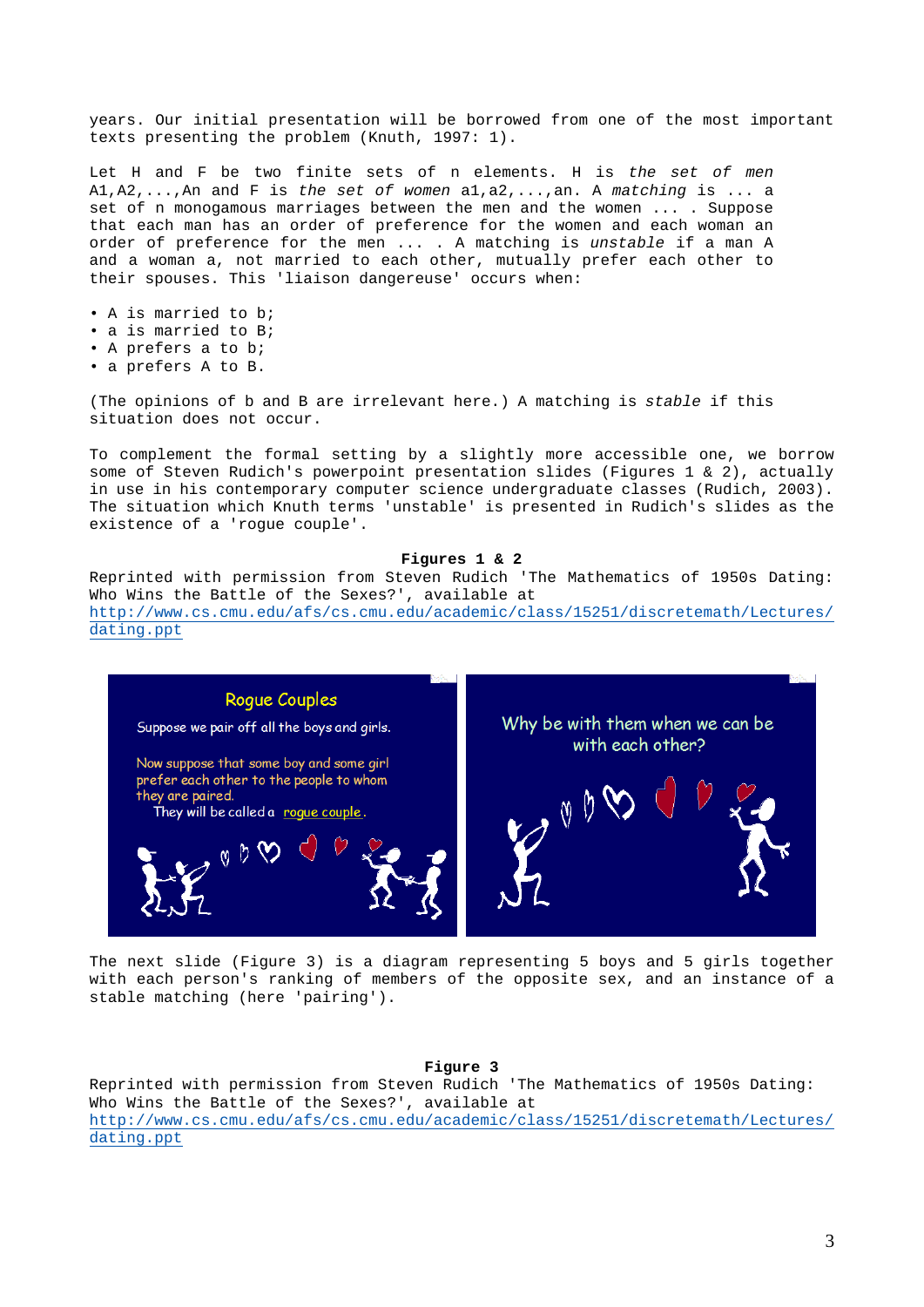

You can verify that any girl and boy not married to each other (e.g. boy 1 and girl 2) do not both prefer each other over their actual spouses. Indeed, while boy 1 actually does prefer girl 2 over his actual wife (girl 5), girl 2 prefers her assigned husband (boy 2) over boy 1. Therefore, boy 1 and girl 2 do not form a rogue couple, and according to the rules of the problem, they will not break their marriages in order to marry each other. You can go on verifying that in the above example there is indeed no rogue couple.

It is not clear a-priori whether any system of preferences admits a stable matching. Gale and Shapley proved that such a matching does indeed always exist, and supplied a simple *algorithm* (mechanizable process) for producing a stable matching. Before commenting on their algorithm, it is important to emphasize that this algorithm is not the only method for producing a stable matching. It is, however, historically the first to have appeared, and the most widely reproduced in the literature (although, I believe, not the simplest available).

A compact description of the process of generating a stable matching can be found in (Bollobás, 1988: 86), where it is referred to as 'simply the codification of the rules of old-fashioned etiquette: every boy proposes to his highest preference and every girl refuses all but her best proposal.' Each rejected boy continues to propose to his next highest preferences, and each girl continues refusing all but her highest preference among the boys who actually propose to her at any given time, possibly rejecting a boy whose proposal she had previously accepted. 'This goes on until no changes [new proposals] occur; then every girl marries her only proposer she has not yet refused.'

A more graphic description of this process is available in Figures 4 & 5, again, from Rudich (2003).

# **Figures 4 & 5**

Reprinted with permission from Steven Rudich 'The Mathematics of 1950s Dating: Who Wins the Battle of the Sexes?', available at [http://www.cs.cmu.edu/afs/cs.cmu.edu/academic/class/15251/discretemath/Lectures/](http://www.cs.cmu.edu/afs/cs.cmu.edu/academic/class/15251/discretemath/Lectures/dating.ppt) [dating.ppt](http://www.cs.cmu.edu/afs/cs.cmu.edu/academic/class/15251/discretemath/Lectures/dating.ppt)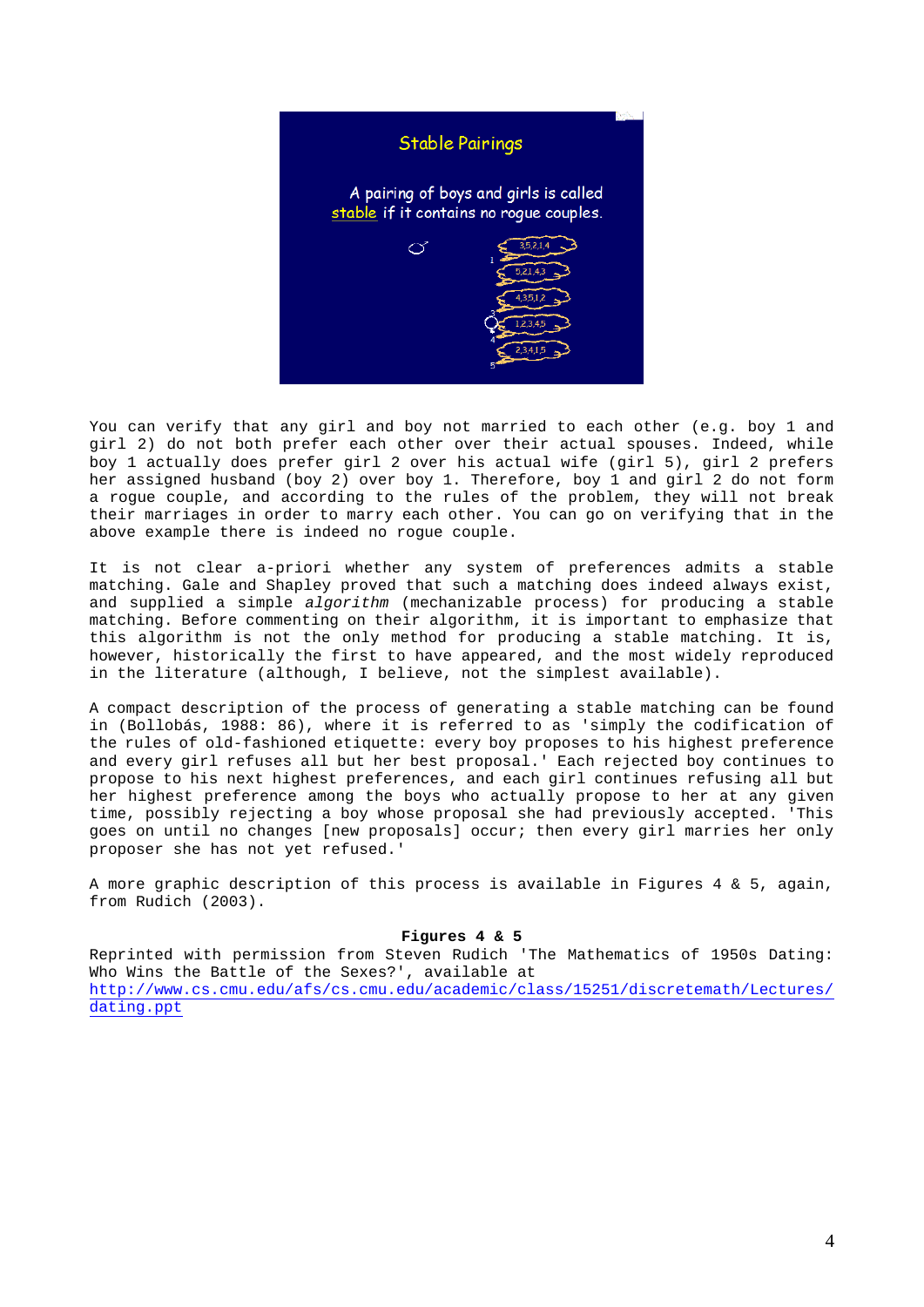

Gale and Shapley proved that this iterative process must converge to a one-to-one matching, and that this matching is indeed stable in the sense defined above (no rogue couples).

## **Mathematical Reproduction of Gender Role Stereotypes**

As promised in the introduction, the first issue we shall study is the reproduction of gender role stereotypes in the mathematical literature. This can be found in abundance in the texts under review. However, we should not be too naïve in tracking down such reproduction. What I would like to avoid is the latent hypothesis that there exists a clear and distinct set of stereotypes to be reproduced.

In the dozen-or-so textbooks, monographs and research papers, which I surveyed for the purposes of this analysis, I found substantial variety concerning notation, terminology, and focus on men or women (most texts in fact focus more on what women do in the process of the matching algorithm). Rudich's slides above, for instance, are exceptional in the way they put women 'on a pedestal' (as we shall see below, it is a deliberately ironic choice). But there are also many points which are common to all or almost all the texts which I surveyed.

The first and most obvious common point is that throughout the literature it is the boys who propose. A typical statement in this context is 'We will adopt the traditional approach describing the men as 'suitors' in a 'courtship' process, but analogous results may be obtained by reversing the roles of the sexes' (Gusfield and Irving, 1989: 8). The problems are symmetric — the roles of men and women may be interchanged — but the literature consistently opts to solicit the men to propose.

The only exception that I found to this rule (excluding texts which do not quote the matrimonial imagery at all) is a text which does use matrimonial language, but which refuses to assign genders: 'We leave the reader to assign the sexes of V1 and V2' (Asratian et al. 1998: 67). I believe that this 'gender neutral' presentation demonstrates precisely the intricacy of gender role stereotypes. Gender role stereotypes do not disappear when gender assignment disappears. Rather, it is the encapsulation of gender roles into two fixed and distinct positions which entrenches the text in a stereotype. To resist the stereotype it is not enough to allow its reversal.

Another trend which binds the various presentations of the problem regards the active/passive division. Overall, men are predominantly active — they propose. Women are predominantly re-active — they reject or accept. Once the girls have reacted, men find themselves in a quantitatively secondary passive position rejected or engaged (this twofold hierarchy is confirmed by an exhaustive verb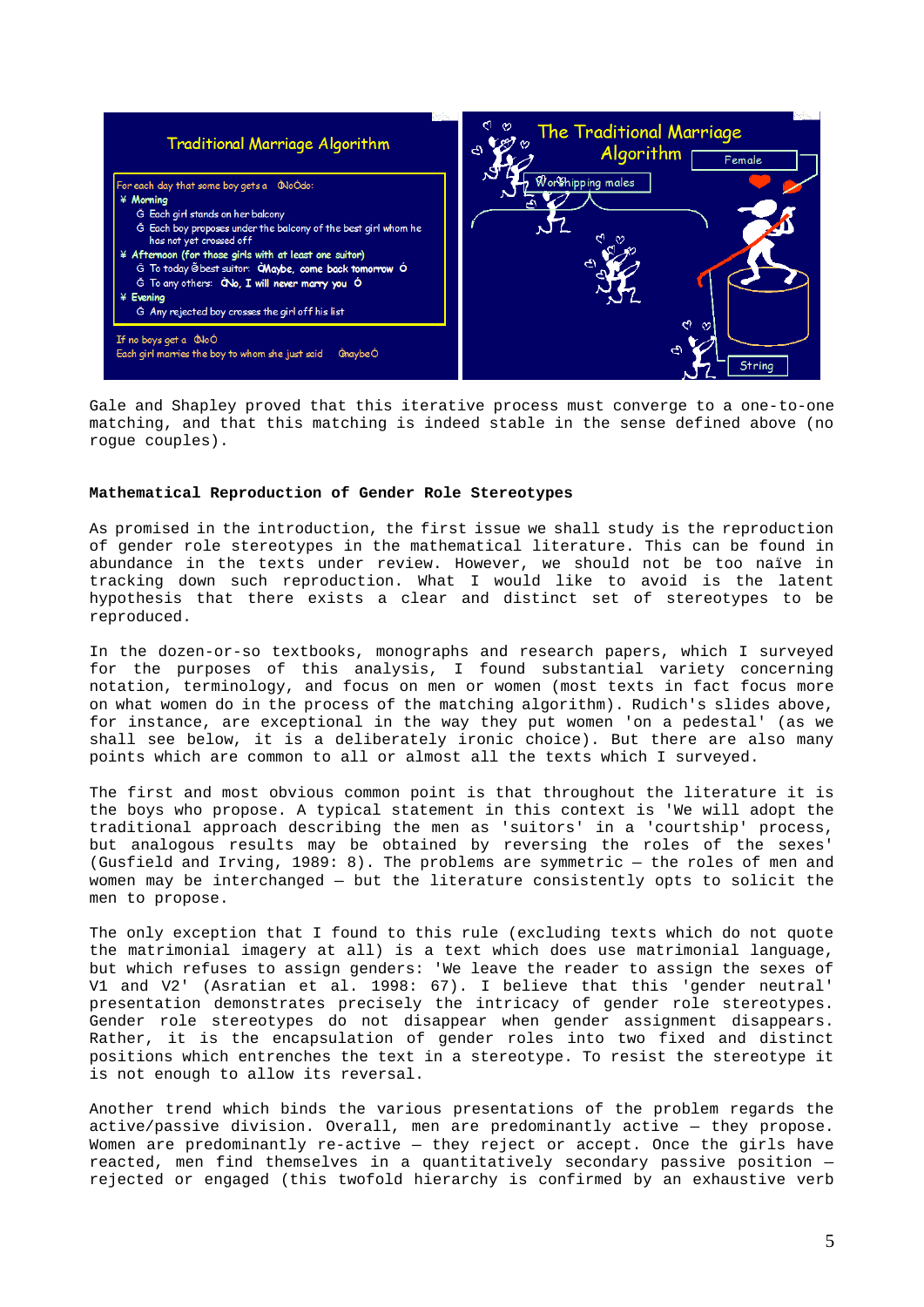count in the various texts). There is perhaps a problem in suggesting that this picture is stereotypic, since men find themselves both active and passive. One may respond that the picture is indeed stereotypic because it assigns men an *initiatory* active position, which renders their subsequent re-inscription into a passive role less important. One can also suggest that the two male positions build on two complementing stereotypes: the docile passive woman, who should respond only when approached, and the manipulating witch, who employs passiveaggressive means of domination (these two positions are traced by Simone de Beauvoir in [Beauvoir 1989] and by Catherine Clément, in [Cixous and Clément 1986]).

However, this reconfirmation of the stereotype poses a further, more sinister problem. Does it not perhaps become too easy to label practically any text as stereotypic, if we allow for ever-more-sophisticated articulations of the stereotype? Rather than seeking a way out of the matrix, do we not elaborate the matrix of stereotypes into an a-priori all encompassing entity?

It is indeed never completely clear whether any specific portrayal has genuinely escaped a stereotype, or merely redeployed it differently within a larger stereotypic framework. The question is, therefore, not whether any particular forms of a stereotype are reproduced or not. Avoiding the stereotype, I believe, consists of allowing agents to move across positions in a structural matrix so as to manipulate its boundaries (or, if we are more optimistic, building escape hatches into the matrix). Stereotyping discourses, like homophobia according to David Halperin, 'contain no fixed propositional content' (Halperin, 1995: 33). It is the immobility which they impose on a restricted set of relative articulations that is stereotypic. To paraphrase Foucault, resisting a stereotype would then consist 'of the art of not being [stereotyped] in a certain way and at a certain price' (Foucault, 1996: 384).

A particularly disturbing feature in the various narrations of the algorithm is that in *none* of the surveyed texts do the women ever say 'yes' to the marriage proposals. Their replies are either a definite 'no', a deferring 'maybe', or a silence which is interpreted as provisional or permanent consent. At the end of the algorithm all the final silences and 'maybes' are automatically consummated in marriages. A woman, according to the mathematical literature, needn't say 'yes'. It suffices that she does not explicitly refuse.

A final anecdote will shed some light on the way that stereotypes are integrated into the mathematical discourse, and on the decentralized distribution of intent in their reproduction. A colleague of mine told me about an instructor, who, in presenting a variant of the marriage problem, introduced into the problem the character of a girl who dates a large number of boys. The students in the classroom opted to refer to this girl as 'slut'. Another instructor, having heard the story, went on to use the term in his own classes as well.

# **Do Gender Roles Constrain the Formation and Solution of Problems?**

The result of the Gale-Shapley algorithm is very strongly biased in favour of the proposing side (which is a euphemism for 'men'). In fact, given a system of preferences, the Gale-Shapley algorithm produces the stable matching which is worst for all women and best for all men. This does not mean that each man gets his first choice and every woman her last — indeed, such a matching needn't be stable nor even monogamous. What *female pessimality* and *male optimality* mean is that no stable matching exists, where some man is assigned a spouse whom he prefers to the one assigned by the Gale-Shapley algorithm; on the other hand, no stable matching exists, which assigns some woman a spouse less desirable to her than the spouse assigned her by the Gale-Shapley algorithm.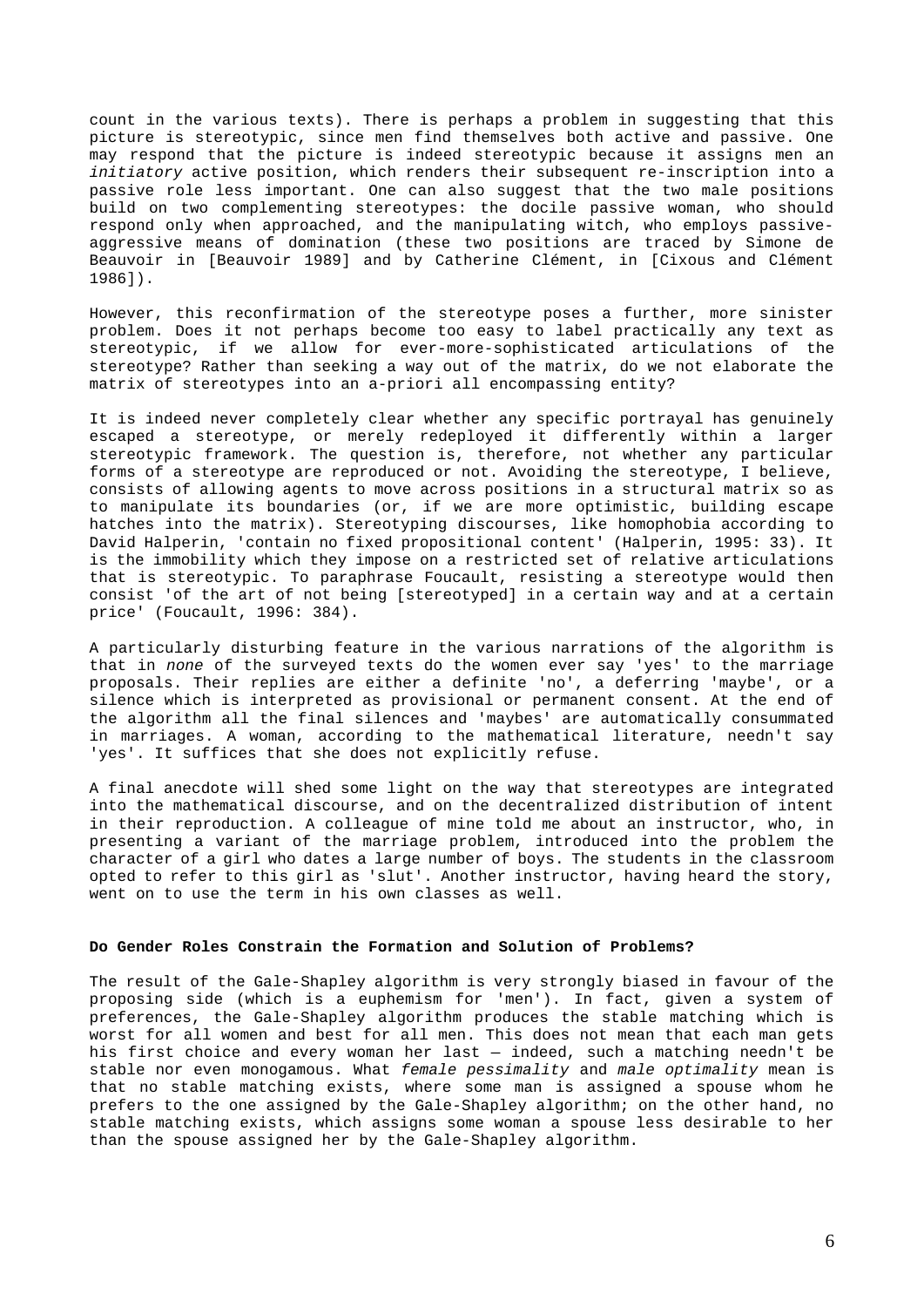As we noted above, the stable marriage problem is symmetric (the sides can be exchanged without changing the problem). Gender roles discourse however is asymmetric, as is Gale and Shapley's algorithm and its result. Should we conjecture that a link exists between these two forms of asymmetry? Below I will present some circumstantial evidence suggesting that gender role stereotypes reproduced in theoretical deliberations substantially affected mathematical results. But before I do so, the relation between science and language, which I would like to propose, must be better articulated.

I do not believe that we should describe the relation between languages we use and sciences we produce as causal. In fact, I do not even believe that we should claim a correlation between key features of a scientific product and of the language in which it is in-scribed. My disbelief, however, does not follow from a conviction that such claims are false. My objection is that I know of no methodological framework that can properly assert causality or correlation between scientific claims and their language. First, I see no methodological scheme which can convincingly separate the two strata (scientific 'content' and underlying language). Second, even if we could effect such a separation, I doubt that we could come up with a corpus of texts that would supply proper control over the variables we wished to correlate. Finally, and most importantly, the implication of causality would assume a linear narrative which does not adequately account for the complex relations between language and scientific texts.

What is then the value of the circumstantial evidence which I will bring up? My goal is to make room for ways of thinking which allow for the possibility that language makes an impact on scientific (specifically, mathematical) production. What is urgent is to make the ethical rather than rational decision, which renders thinkable the impact of discursive constraints (such as gender role stereotypes) over the emerging forms of science (such as biased solutions of the marriage problem). Even more urgent is our willingness to endorse the political and ethical repercussions of such openness: that scientists must assume responsibility for their use of language. Less possible and also less urgent for human kind, however, is to decide the precise determination of the ontology behind this interaction (actually, there are some theoretical texts which suggest such frameworks without succumbing to naïve forms of idealism or structuralism; one can cite here among others the work of Cavaillès [1970; see also Webb, 2006], Derrida's [1989] *Origin of Geometry*, and perhaps even my own [Wagner, 2007 and 2008]).

Let's review, then, the evidence which I propose for thinking the impact of gender role discourse on the mathematical analysis of the marriage problem. The fact that the Gale-Shapley algorithm is male-optimal is noted in Gale and Shapley's original paper from 1962. It took, however, an additional 9 years for the observation that the algorithm is female-pessimal to reach the literature (McVitie and Wilson 1971). Both facts are just as easy to observe. Should we interpret this temporal gap as reflecting a foreclosure on stating the question from the women's point of view?

The Gale-Shapley algorithm is indeed strongly biased in favour of the proposers. Today, however, there are several algorithms for producing stable matchings, which generate results of a more balanced kind. It is interesting to observe that the first steps in this direction were quoted by a subsequent author with no reference to a publication (Selkow, quoted in Knuth [1997: 51]; Conway's median observation, quoted in Knuth [1997: 56]). Should we interpret this deferral of publication as indicating a lack of interest in generating balanced algorithms?

The first kind of more balanced algorithms start with the Gale-Shapley algorithm, and manipulate it by exchanging spouses in controlled ways. In the presentation of these algorithms the elements of analysis undergo various transformations. The unit of analysis eventually corresponds to the symmetric notion of *possible pair* rather than to men or women as in the original algorithm (Gusfield and Irving,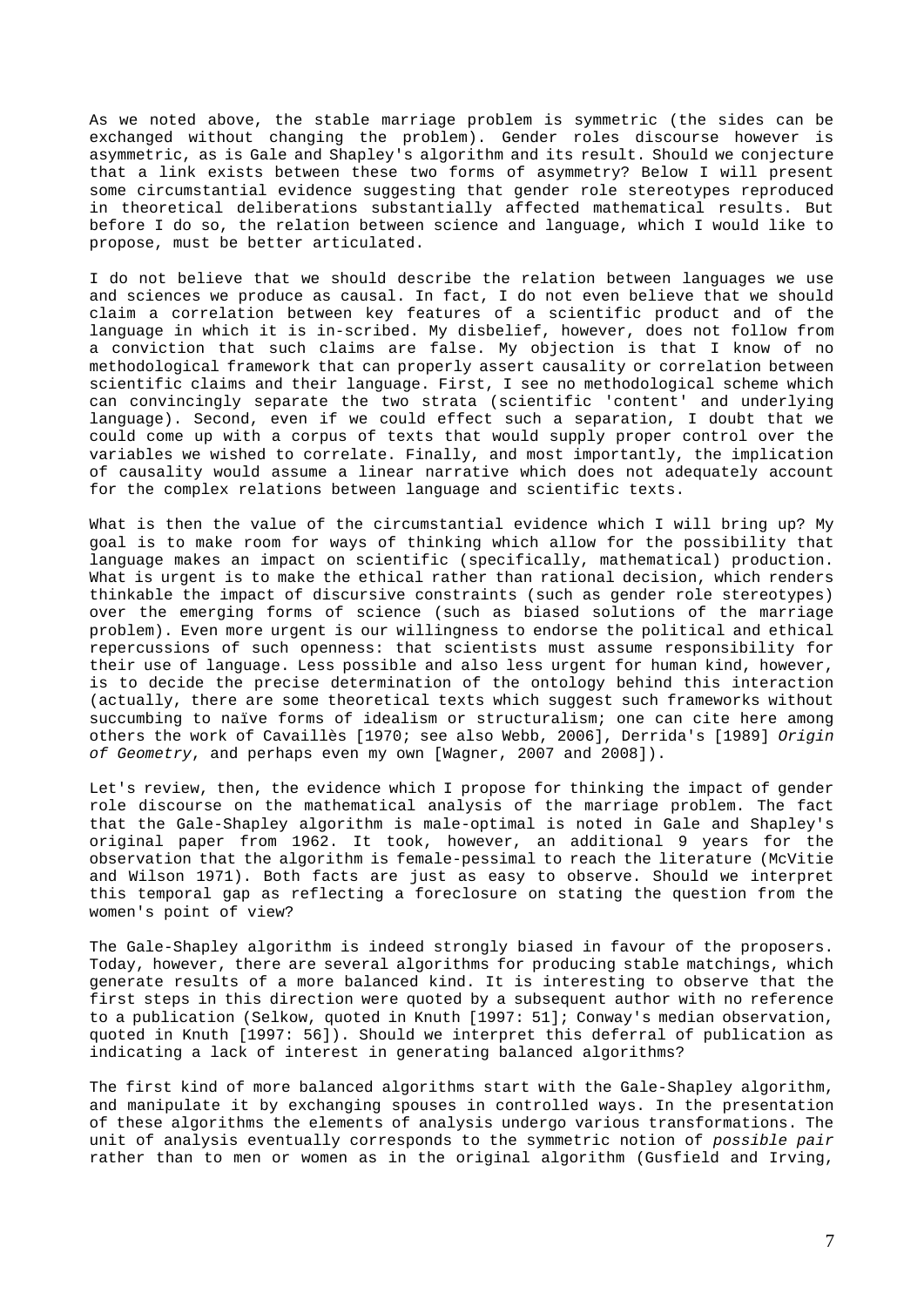1989; Vande Vate, 1989; Teo and Sethuraman, 1998). Can the shift towards a symmetric unit of analysis account for the emergence of more balanced algorithms?

The second kind of more balanced algorithms emerges from Roth and Vande Vate (1990), further developed in Ma (1996) and in Romero-Medina (2005). The basic step in these versions is applying the Gale-Shapley algorithm in a way that allows all players to assume the proposing and reactive roles. The algorithm and its analysis are (in my opinion) simpler than Gale and Shapley's algorithm: people enter a room one at a time. Each new entrant is matched to their highest preference among all those in the room willing to accept the new entrant (either because they are single or because they prefer the new entrant over their actual partner). Now, the matching of the new entrant may have separated someone in the room from their spouse. Such newly single persons are then matched as if they have just entered the room one by one. This goes on until no more couples in the room are broken. Then a new person enters the room, and so on, until everyone is matched.

This algorithm is practically identical to the Gale-Shapley algorithm, except that it conducts the proposal sessions individually, rather than in men/women blocks. Nevertheless, when it came into the theory (in 1990), this minor variation was quite a novelty — so much so that it solved an open problem raised by Knuth 14 years earlier. Should we explain this long delay by an adherence to gender role stereotypes?

These instances of circumstantial evidence can be confronted with various critiques. Obviously, one could offer alternative explanations to the theoretic developments which would have nothing to do with gender or language. I do not claim that such explanations are necessarily invalid. My objective is to open up the *possibility* that gender role discourse could have had crucial impact on the development of the theory. I will therefore only comment specifically on one possible objection.

One could claim that more balanced algorithms emerged later in the theory simply because such algorithms are more difficult to produce (Luce Irigaray's [1985] *Fluid Mechanics* encountered a similar critique, which claimed that the underdevelopment of fluid mechanics had nothing to do with language and gender, but simply with the sheer complexity of the subject). For some  $-$  but not all  $-$  of the more balanced algorithms this claim is indeed true. In fact, one version of the problem of finding a balanced stable matching, the so called *sex-equal matching problem*, is known to be NP-hard (Kato, 1993) (NP-hardness is a technical substitute for the vague notion of not being practically computable). However, this excess of difficulty could itself be an effect of language. We know, for instance, that geometric problems may change their degree of difficulty if presented in terms of calculus or classical geometry. Even the notion of NP-hardness itself depends on a linguistic construct in the framework of a Turing Machine, which shouldn't monopolize our notion of hardness of computation; indeed, increasing doubts are cast on whether Turing machines do indeed exhaust our horizons of computation.1

Before we move on with the argument, I would like to note a paper dealing with another combinatorial problem, the so called *ménage* problem. The abstract reads: 'The ménage problem asks for the number of ways of seating n couples at a circular table, with men and women alternating, so that no one sits next to his or her partner. We present a straight-forward solution to this problem. What distinguishes our approach is that we do not seat the ladies first' (Bogart & Doyle 1985). The authors claim, with a certain reservation, that 'of all the ways in which sexism has held back the advance of mathematics', the fact that all previous algorithms seated the ladies first 'may well be the most peculiar'. It seems that at least some mathematicians directly involved with such subject matter acknowledge the constraint imposed by stereotypes on mathematical discovery, at least as a peculiarity.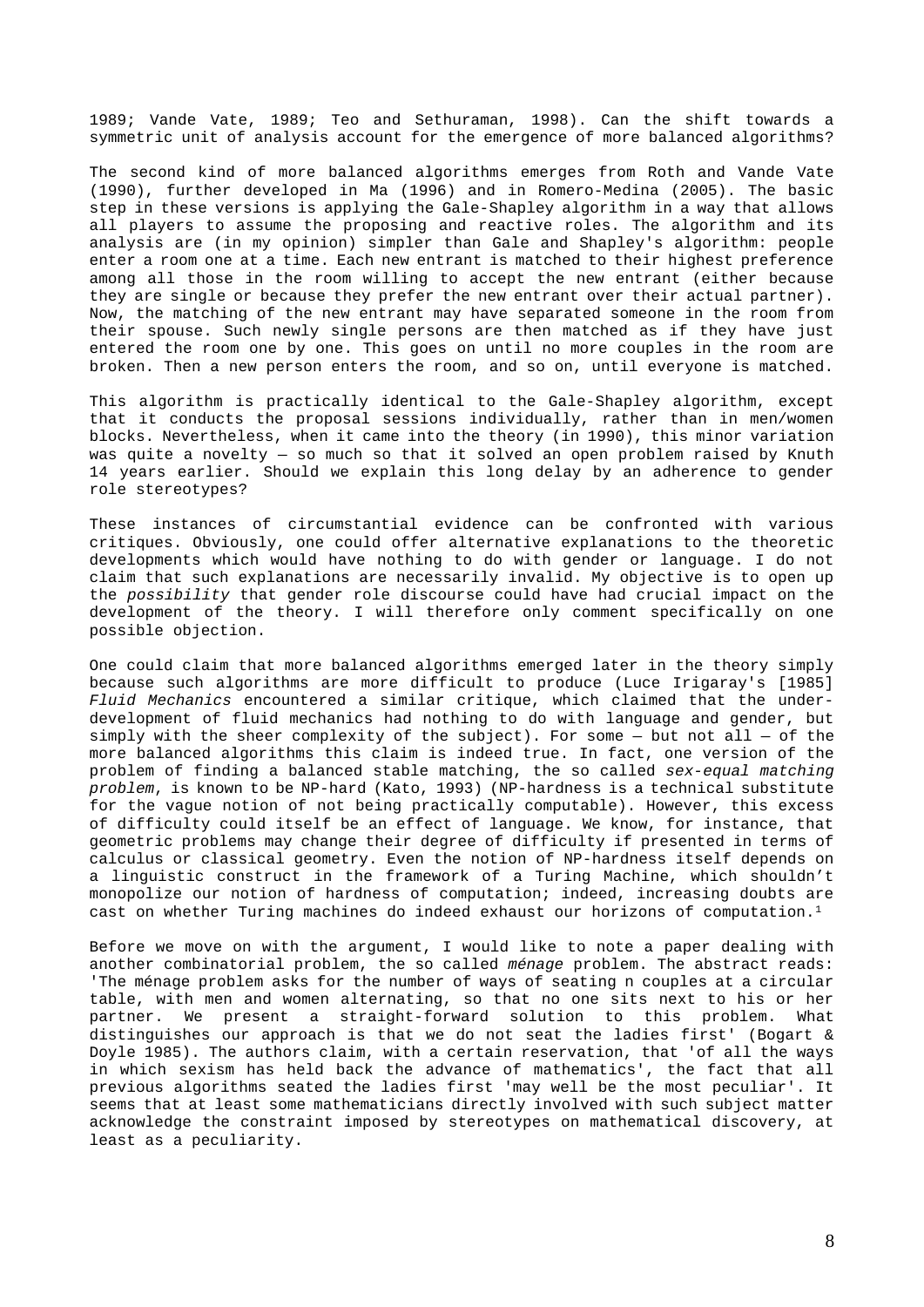## **Beyond Gender: Ideological Commitments and Problem Formation**

The mathematical presentation of results around the marriage problem is replete with explicit, uncriticized, ideological commitments. One author goes so far as formulating the following theorem: 'A male-denumerable society is espousable if and only if it is good' (Nash-Williams, 1978). Here *espousable* means that all men can be married (given the combinatorial restrictions of the problem). For our purposes the term *denumerable* can be ignored. The term *good* refers to a technically defined mathematical condition, which, for purposes of a compact statement, the author substitutes with the simple adjective.

One may claim that once the meaning of the terms is known, the supposedly ideological statement ('it is good for all man to marry') disappears. But Nash-Williams could have opted to call his technical condition *bad*, or to phrase his theorem as a necessary and sufficient condition for a male-denumerable society *not* to be espousable. The ideological choices made in the formulation of this statement shouldn't be ignored.

But the main ideological commitment imposed on the entire theory of stable matching is, of course, the notion of stability — preventing the occurrence of 'rogue couples', not married to each other but preferring each other over their assigned spouses. This notion is imposed on the discourse as an absolute ideal. Typical quotes include: 'A pairing is doomed if it contains a rogue couple' (Rudich, 2003); 'The idea of stable matching is inspired by the search for an idyllic society of married couples' (Asratian et al. 1998: 67); and 'from the practical and algorithmic standpoint [some specific] results are negative, since they do not lead to acceptable ways to produce desirable stable matchings using the Gale-Shapley algorithm' (Gusfield and Irving, 1989: xv).

Stability, however, is not obviously relevant to the theory from the point of view of applications. The most widely discussed applications of stable matching schemes are the matching of residents to hospitals and of students to schools. If we consider information gaps (people don't know each other's preferences), change of mind and hesitation (preferences are contingent, change over time and may depend on what is learned over time of others' preferences), contractual obligations and practical impediments (which may prevent 'rogue couples' from 'eloping', even if such couples do exist), stability may become irrelevant.

The actual relevance of stability has only been considered critically since the mid 80s. Roth and Sotomayor (1990) survey some aspects of the relevance of stability. To be fair, their analysis is lucid enough to raise many pertinent objections, including some of those mentioned above. They even write (page 156) 'at least one of the authors would feel very differently about the theory presented here if the weight of the empirical evidence were different'. But as is often the case in neo-liberal economic analysis, the interpretation of empirical evidence allows ideological commitments to gain the upper hand. It was in fact the very evidence raised by Roth and Sotomayor, which evinced my suspicion that the success or failure of a matching scheme in contemporary applications may not depend heavily on stability, but rather on other factors (and that before going into a critique of the very definition of 'success', which affects the analysis of how a successful scheme is to be generated).

I will not ponder here over the details of the debate, because it is outside the scope of this essay. I would only like to indicate that the quest for stable solutions is an overarching characteristic of contemporary game-theory and economics. Many questions related to the production of *mobility* — which is often marked as a desirable social goal — are foreclosed by contemporary game-theoretic and economic frameworks.

We will end this section with one more example of the way in which ideological commitments constrain the formation and solution of problems. 'One of the main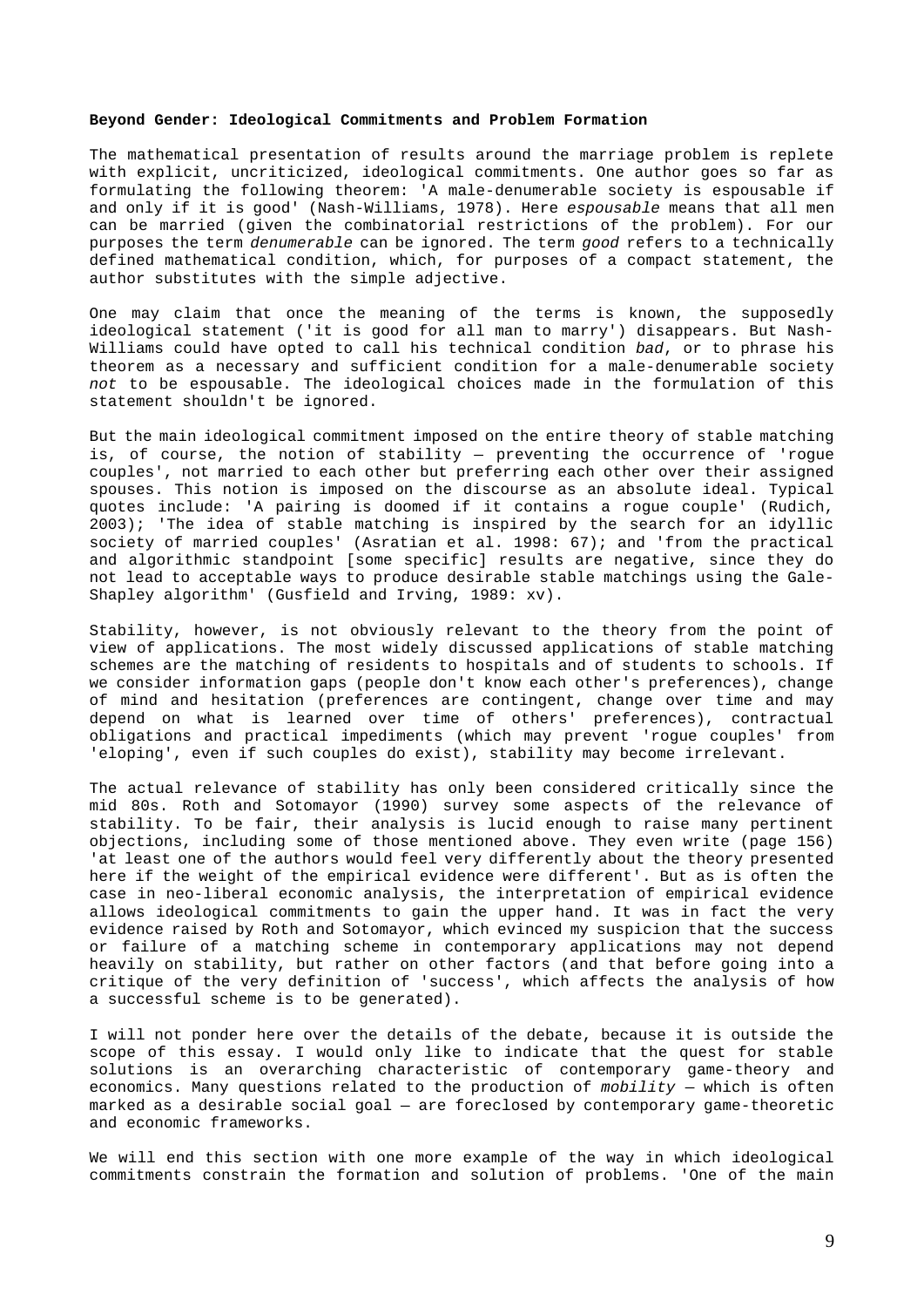difficulties with using the men-optimal stable matching mechanism', explain the authors of a research paper, 'is that it is manipulable by the women: some women can intentionally misrepresent their preferences to obtain a better stable partner' (Teo et al. 1999: 430). Rather than describe preference list manipulation as a way of turning an unbalanced algorithm into a more balanced one, the literature condemns this opportunity as 'cheating', namely as something which should be prevented.

## **A False Sense of Reality**

Before we go on to comment on some complementing aspects of the semiotic potential of the interaction between mathematical texts and gender role stereotypes, I would like to include a brief comment on the relation between the mathematical text, ideological commitments, and a supposed underlying reality.

The Gale-Shapley algorithm was introduced in 1962. It had, however, in fact already been in use for 11 years by that time. Since 1951 residents (formerly interns) have been assigned to American hospitals via a centralized application of a variant of the Gale-Shapley algorithm. That this was the case was only observed by Roth in the mid '80s. One might suspect that the notion of *stability* served as an a-posteriori justification for the coincidence between an unbalanced assignment scheme and a biased mathematical discourse, both emerging from interrelated ideological commitments. To quote Emily Martin quoting David Harvey, perhaps 'what we have here is an implanting of social imagery on representations ... so as to lay a firm basis for reimporting exactly that same imagery as natural explanations of social phenomena' (Martin, 1996: 113).

It would be extremely uncharitable to assume that any of the cited researchers genuinely believes that the stable marriage model is a perfectly adequate description of social reality. Nevertheless, the literature does contain statements which indicate that the analysis and its results are taken seriously: 'Societal habits thus favour men' (West, 1996: 177), and 'We shall give a result which perhaps demonstrates an effect of complete inequality of the sexes' (Asratian et al. 1998: 70). When Rudich states that 'The largest, most successful dating service in the world uses a computer to run TMA' (TMA here is the Traditional Marriage Algorithm, which is another title for the Gale-Shapley algorithm), he ignores the many practical details which undermine the relevance of the mathematical presentation to the actual implementation he mentions. When one reads that 'The algorithm is the codification of old fashioned etiquette' (Bollobás, 1998: 86), one reads a rather doubtful and revisionist social history.

The gap between the model and the supposed reality is not ignored in the literature. One can read that 'We will sometimes speak about courtship, but never of dependent children or mid-life crises' (Roth and Sotomayor, 1990: 1) and that 'This makes the (somewhat unrealistic) assumption that it is always better to be married (to an acquaintance) than to stay single' (Bollobás, 1998: 85). Many texts consider the entire marriage terminology as 'frivolous' (Wilson, 1996: 113).

This, however, does not prevent the same texts from considering the job-assignment formulation of the same problem as 'more serious', even though this version too abstracts and ideologizes a myriad of factors which drive mathematical analysis away from any social reality which it purports to seriously emulate. To quote Carol Cohn, 'There is no reality behind the words. Or, rather, the "reality" of which they speak is itself a world of abstraction' (Cohn, 1987: 22).

### **Semiotic Drift**

As final evidence to the power of gender role discourse over mathematical production, here is one more anecdote. A colleague of mine reports a seminar,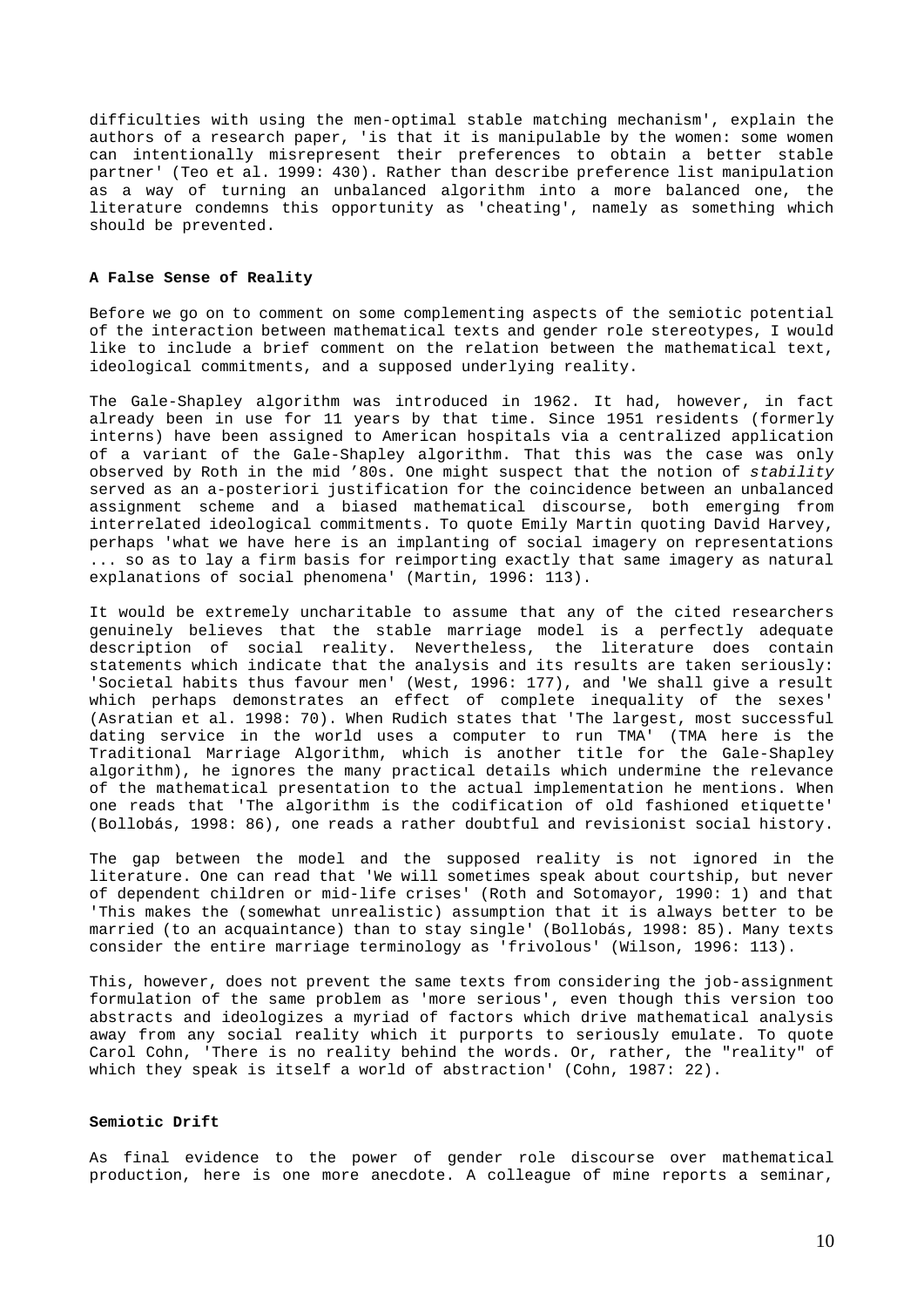where a speaker presented a variant of the marriage problem with infinitely many people. One of the seminar attendants complained that the matrimonial terminology was disturbing or distracting, and asked for a more abstract presentation. My colleague reports that the speaker did give it a try, but constantly found himself reverting to the use of matrimonial terminology.

So suppose we finally accept that a certain system of signs may make a certain impact on a certain discourse. Should we banish this system of signs from that discourse? Should we segregate gender-talk from science in order to 'purify' science from the undue influence of ideological commitments?

The first objection to such a stance is that the desired 'purity' is unattainable. Our language is imbued with gender, whether we like it or not. Some theoreticians may go as far as claiming that every discourse which operates a binarism operates a gendered structure.

But the desire for a purified scientific language encounters a further, more radical problem. This desire to purify science from linguistically imposed bias relies on an assumption that behind the various ways of representing scientific or mathematical problems there is an objective and originally present problem that our presentation of a problem covers over a 'real' problem. I would rather promote a stance according to which the scientific or mathematical problem is, precisely, the various ways in which it is re-presented; that mathematical problems are not simply covered by the symbolic fabrics and practices into which they are sewn, but that they are actually spun from those very symbolic fabrics and practices, and that they consist of quilting together various symbolic and practical fabrics. Accepting such a stance implicates the scientific and mathematical author in a responsibility for the ideological commitments and opportunities in which scientific production is immersed. Scientists should no longer pretend to be able to discard all such constraints and opportunities by claiming that they are but frivolous surface effects. There is no essence to a mathematical problem other than an essential dependence on the texts and practices through which the problem is articulated.

I believe that most practicing mathematicians would not object to the claim that the contingent representation of a problem both constrains and enables its further development and analysis. Rephrasing problems and re-setting different problems in each other's terms are important tasks for the mathematician (Knuth's book quoted above, for instance, focuses on the relations between the stable marriage problem and other important problems in the theory of algorithms). I also believe that most mathematicians would agree that this is still the case even when doing mathematics in highly professional abstract symbolism - a practice which invariably depends on intricate impure mixtures of formal manipulations and metaphorical intuitions, and never reaches a purely formal level. Many intuitions, and never reaches a *purely* formal level. Many mathematicians would, however, object to an erasure of the myth of ideal underlying mathematical problem, as well as to the ethical burden that such erasure imposes upon the symbol-manipulating researcher. The debate is therefore predominantly an ethico-ontological one, and cannot be reduced to the framework of an ontic rational choice.

There is another objection to the purification of scientific language from gender role discourse. This further objection is that language-puritanism stands in direct contrast to the voices of feminist critique of science. If anything, contemporary feminist critique seems to encourage implicating science with as many points of view as possible in order to expand its 'objectivity'. This includes, obviously, gendered points of view (e.g. Harding, 1993).

To all the objections above, I would like to add a further objection, derived from post-structural semiotics. When one considers the sign's force of holding on to connotations and ideological commitments (which affects symbolic production regardless of whether the researcher is interested in that force), one should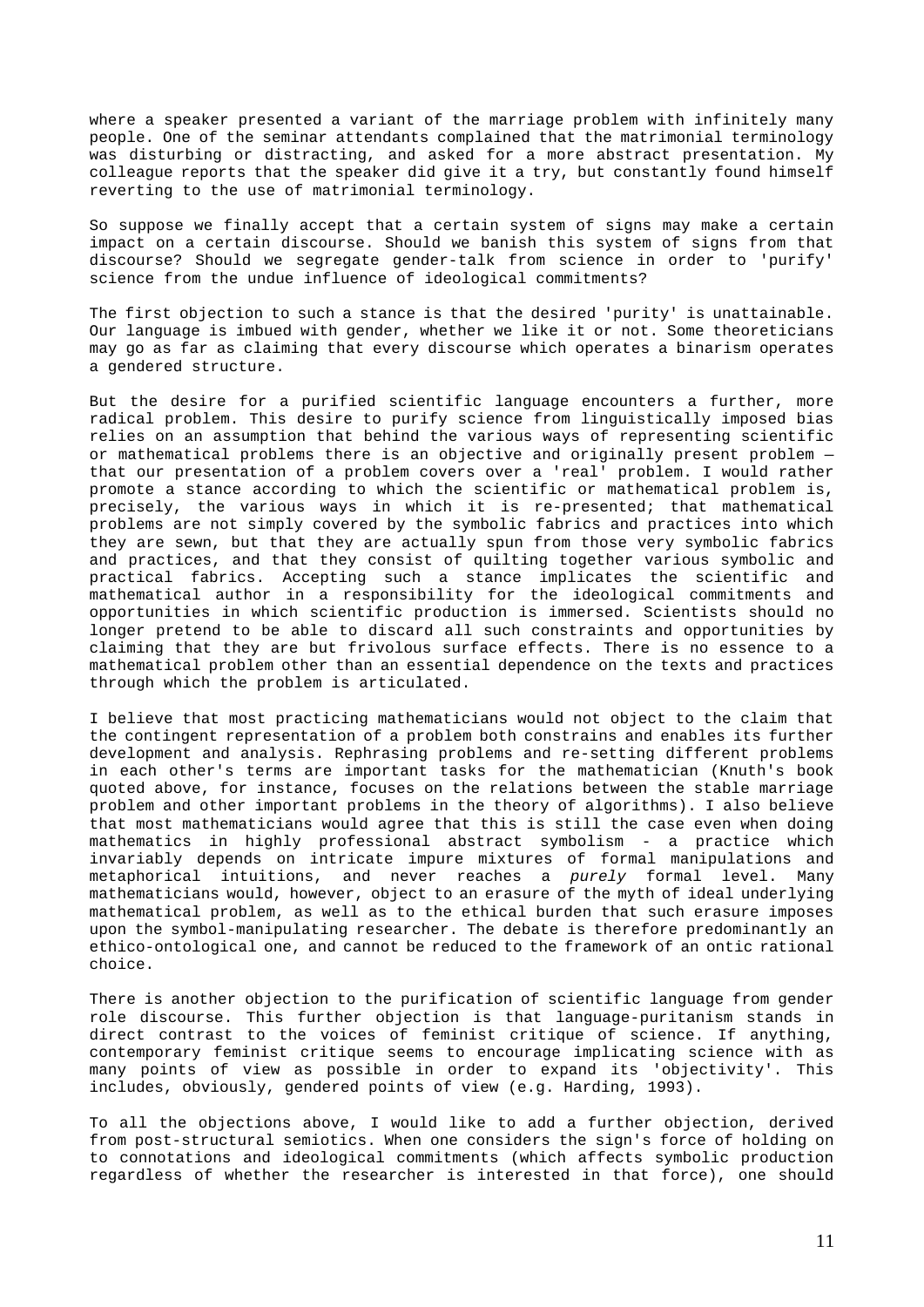also recall that this is but one manifestation of the sign's radical potential. In the words of Derrida 'a sign carries with it a force that breaks with its context' (Derrida, 1988: 9). The sign is so materially constrained that it is impossible to force it to hold on to any determination of meaning, context, or rules of manipulation. And this freedom, which inheres in signs, is precisely that which constitutes its ecstatic force.

The matrimonial imagery is a strong mnemonic device for researchers and students alike (which is why even researchers who can't be reproached for sexism often use it). Students tend to remember the marriage problem long after their course is over. One may conjecture that the reinforcing interference between gender role stereotypes and mathematical language is the result of both systems being extreme forms of hierarchic and binary languages.

But, while it is indeed true that there is a lot of hierarchy and binarism in mathematical structures, reducing mathematical language to such effects is far from accurate. As mathematician John Conway asserted in a Cambridge lecture, set theory is a fine language, but not all mathematicians must work inside it.

An alternative view of mathematical language is presented by Derrida and Kristeva. In her early work Kristeva sets the task of 'finding out how texts ... have brought into ideology those reformations of the signifier, which they only, together with logico-mathematical work, can produce' (Kristeva, 1969: 287). In an interview Derrida reflects this stance: 'The effective progress of mathematical notation thus goes along with the deconstruction of metaphysics, with the profound renewal of mathematics itself and the concept of science for which mathematics has always been the model' (Derrida, 1981: 35). Mathematics, according to this view, is transformative, because it is an instance of a symbolic practice, whose semiotic substance encourages it to manipulate and undermine ideological commitments.

To substantiate this position I will take the reader through some examples of semiotic-mathematical transformations and their interaction with ideological commitments. As we shall see, this interaction often is conservative and mutually reinforcing, but it can also transform, manipulate and undermine the ideological commitments of the discourses with which mathematical production interacts. The interaction between mathematics and its signs cannot be reduced to a straightforward, conservative and reactionary imposition.

The variations of the marriage problems include what we might call 'alternative families'. For example, instead of a matching based on a gender division, we may be given a set of people each of whom can be matched to any other. The literature never refers to this as the 'homosexual marriage problem'. Rather, it is called the 'roommates problem', and even 'A unisex problem: stability of roommates' (Knuth, 1997: 64). The one exception is Rudich's powerpoint presentation, which describes this situation as 'bisexual dating'. The role of this scenario in Rudich's presentation, however, is to demonstrate a case where a stable matching is unattainable. Since stability is strongly marked as an essential ideal in Rudich's presentation ('a pairing is doomed if it contains a rogue couple'), bisexual dating seems to be negatively marked.

The example above demonstrates how, when the discourse encounters an opportunity to endorse progressive aspects of sexuality, it tries to clean itself up and revert to gender neutral language. Conservative sexuality discourse is strong enough to prevent the mathematical setting from reflecting unorthodox possibilities, even when such possibilities make mathematically-metaphorical sense.

The same phenomenon is repeated when other combinations are suggested. For instance when triples, rather than couples are to be matched, the three roles in most presentations are either men, women and children, or men, women and dogs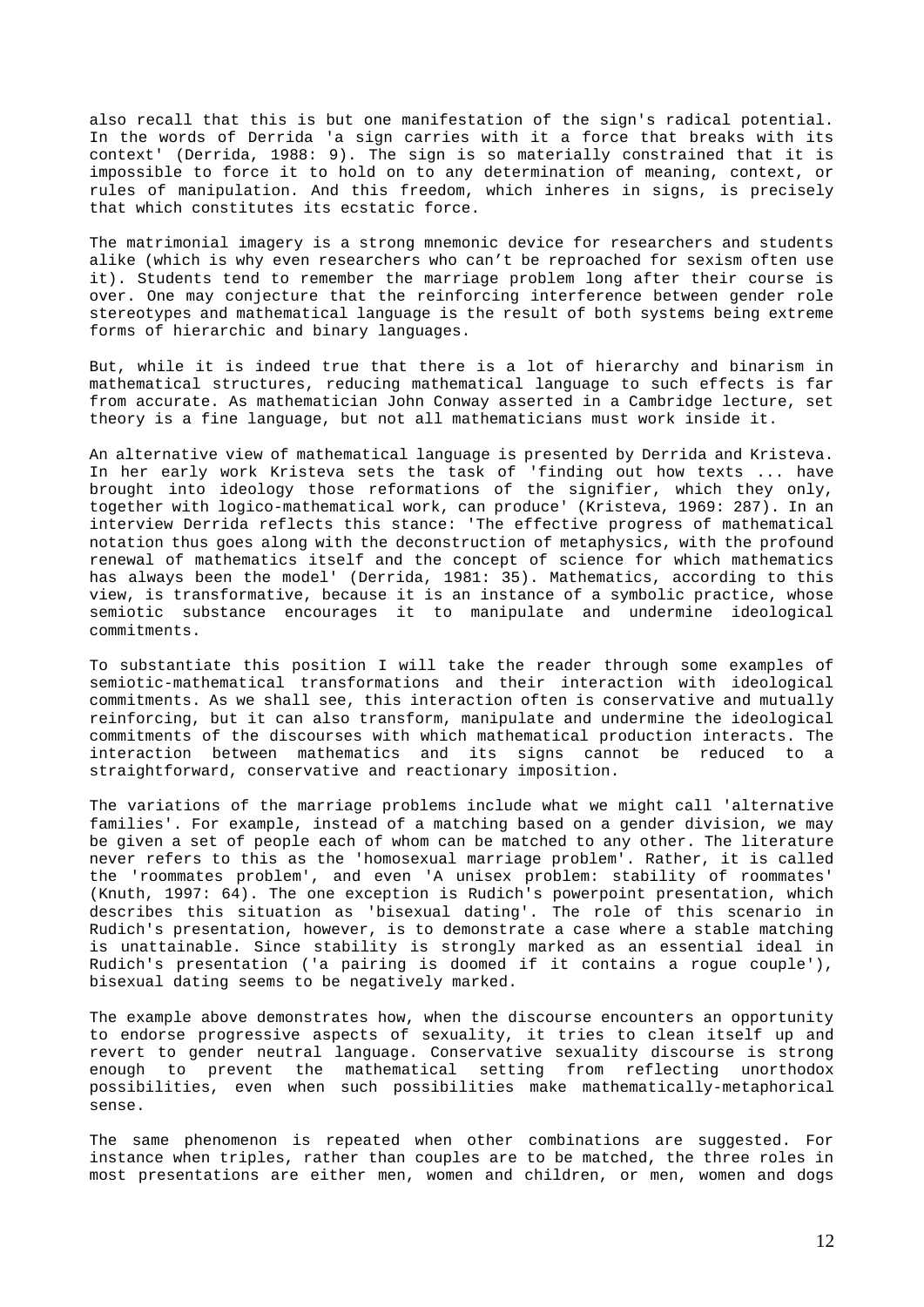(e.g. Knuth 1997, 64). This choice reiterates both normative family stereotypes and the position of women in such families, while foreclosing the horizon of polyamorous relationships. Yet another instance for this form of puritanconservatism is the construct theoretically referred to as 'rotations'. This term refers to a set of couples, who exchange spouses according to a certain rule. The literature never describes this situation as 'swinging' or 'open relationships'. Rather, at that point the texts opt to revert to a technical gender-free language.

But non-orthodox sexuality does manage to occasionally impose itself on mathematical discourse, as the following quote demonstrates (the context is an attempt to relate, or 'reduce', one variant of the marriage problem to another): 'Such a reduction might involve turning each person into two persons, one male and one female (splitting one's personality into its animus and anima)' (Gusfield and Irving, 1989: 221). The splitting, which mathematically makes perfect sense, imposes at least a moderate form of trans- or bi-sexuality on the underlying notion of gender.

One of the most important variations of the marriage problem deals with a situation where each man may marry several women. Some authors refer to this variant as the harem problem (e.g. Wilson, 1996: 114). It is interesting to note that this text presents the marriage problem as a problem about women marrying men — but when the harem problem is introduced in an exercise, the men turn out to be the ones who marry many women.

Most authors, however, shun the use of marriage terminology for this variant. 'It is convenient to use politically correct terms', writes Bollobás (1998), and turns to the student-college formulation of the problem, where each college should be matched to several students. But this attempt to clean up the mathematical discourse from reactionary gender imagery ends up generating progressive opportunities for cross-gendering. In translating the man-woman matching problem to a student-school matching problem, it is not clear which should play whose role. Thus, Teo et al. (1999) assigns the women to the role of students, whereas Immorlica and Mahdian (2005) makes the opposite choice. A person reading both papers is confronted with the necessity to allow a simultaneous double role allocation for men and women (which is a much more intricate endeavour to sustain than simply choosing between a given allocation of position and its inversion), if this reader is interested in retaining the contents of both papers at once.

On some occasions, the gender imagery is confronted with other metaphorical images, which may or may not reinforce gender role stereotypes. Thus, when Knuth (1997) demonstrates links between the stable marriage problem and other algorithmic problems (related to path finding and hash tables), the transformations rely on such statements as 'The city ... plays the role of the woman' and 'The cell that each [man] occupies corresponds to the number of his girlfriend' (Knuth, 1997: 35, 40). The image of the woman as a place which confines the man correlates nicely with the ideological link between women and domesticity.

But such interactions between different problems do not necessarily work out so elegantly oppressive. Roth and Sotomayor (1990) regard the problem from an economic point of view, and introduce the term 'marriage market'. This commodification of the matrimonial situation is reflected in another paper by such statements as 'The cost for man i to be married with woman j is  $x(i, j)$  and the cost for woman j to be married with man i is  $y(j, i)'$  (Dzierzawa & Oméro, 2000: 322). Then, following its own statistical physics inspired logic, the paper goes on to transform cost to energy, as men and women become species of particles. The effects of this semiotic line of flight cannot be confined or anticipated in advance.

As a somewhat optimistic final statement, I will include the following quote: 'The man optimal matching corresponds to the minimal P-set ... . Mathematically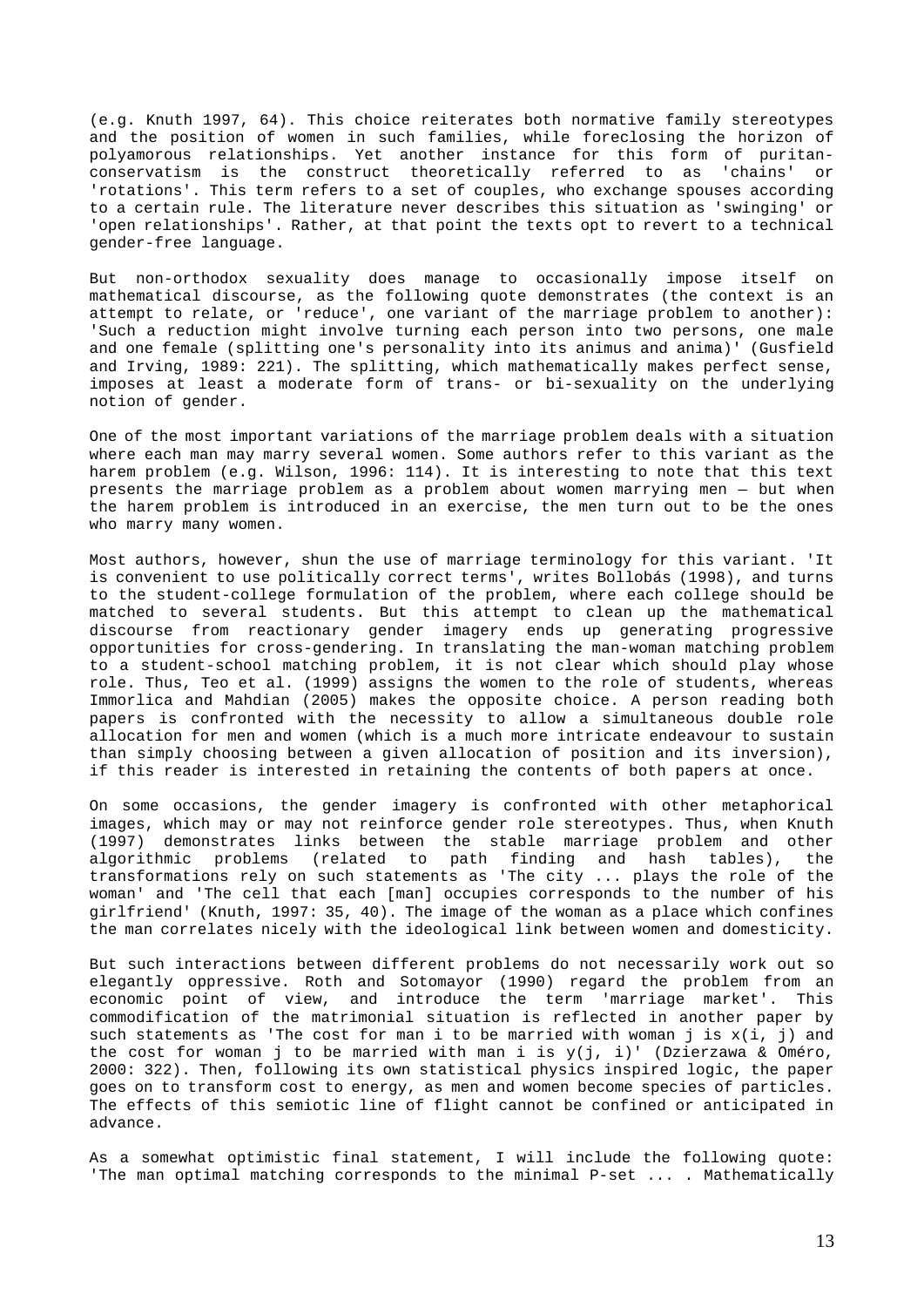there is no problem with this, but the reader may have to make a psychological transformation to avoid unconsciously identifying (male) dominance with maximality' (Gusfield and Irving, 1989: 75). Regardless of what a P-set is, this quote demonstrates how a perfectly viable mathematical transformation might impose a psychological re-evaluation of ideological commitments.

But how seriously should we take these few mathematical lines of flight from imposing gender role stereotypes? There is something a little too easy about such transformations. The fact that it is so easy for Knuth to write 'It suffices to exchange the role of the men and the women and apply the theorem' (Knuth, 1997: 57) indicates how detached this scenario is from an actual reform of extramathematical discourse. The situation is akin to the one where Lacan states that 'One could, at a pinch, write xRy, and say x is a man, y is a woman, and R is the sexual relationship' (Lacan, 1998: 35), in order to demonstrate how detached mathematical symbolism is from the limitations of his analytic situation, where a sexual relationship cannot exist.

We could claim that the above effects of ideological replication, constraints, and semiotic drift are confined to mathematical texts, and therefore have nothing to do with social change. We could then infer that we needn't bother at all with the languages that science uses, because these languages are restricted to a confined textual or discursive 'reservation'. If, however, we believe that there is some (however small) interaction between mathematical language and social reality (if only because it is spoken by real, at least somewhat socially functional people), then the semiotic drift imposed on gender role stereotypes by mathematical transformations should not be ignored.

Lacan, whom we have just quoted as pointing out the irrelevance of mathematical manipulations, is in fact the very theoretician whom we can quote as endorsing (at least in his earlier work) the possibility of therapy through an exploration of the symbolic realm. For earlier Lacan psychoanalytic therapy can be read as consisting of exhausting the potential of symbolic transformations. A patient (little Hans) may be encouraged to develop 'all the possible permutations of a limited number of signifiers ... . We see here that ... man can find a solution to the impossible by exhausting all possible forms of the impossibilities that are encountered when the solution is put into the form of a signifying equation' (Lacan, 2006: 432).

Perhaps, then, we should encourage mathematics to explore conceptions that are feminist or queer. Perhaps we should encourage social and exact scientists to carry their latent and explicit ideological commitments through mathematics' obscure transformations. Perhaps this would lead us towards new semiotic possibilities for confronting the impossible impasses in our ways of speaking gender and/or science. Perhaps encouraging signifiers to cut across discursive systems where they do not, supposedly, 'belong', does have some therapeutic potential for our contemporary social malaises.

### **Notes**

This paper is part of the author's PhD thesis, entitled *Post-Structural Readings of a Logico-mathematical Text*, written in Tel-Aviv University's Cohn Institute for the History and Philosophy of Science and Ideas under Prof. Adi Ophir and Prof. Anat Biletzki (the thesis focuses on a textual analysis of Gödel's proofs of his first incompleteness theorem). I would like to thank both my advisors, as well as Prof. Sandra Harding, Jay Lemke and the anonymous referee for some good advice concerning this paper.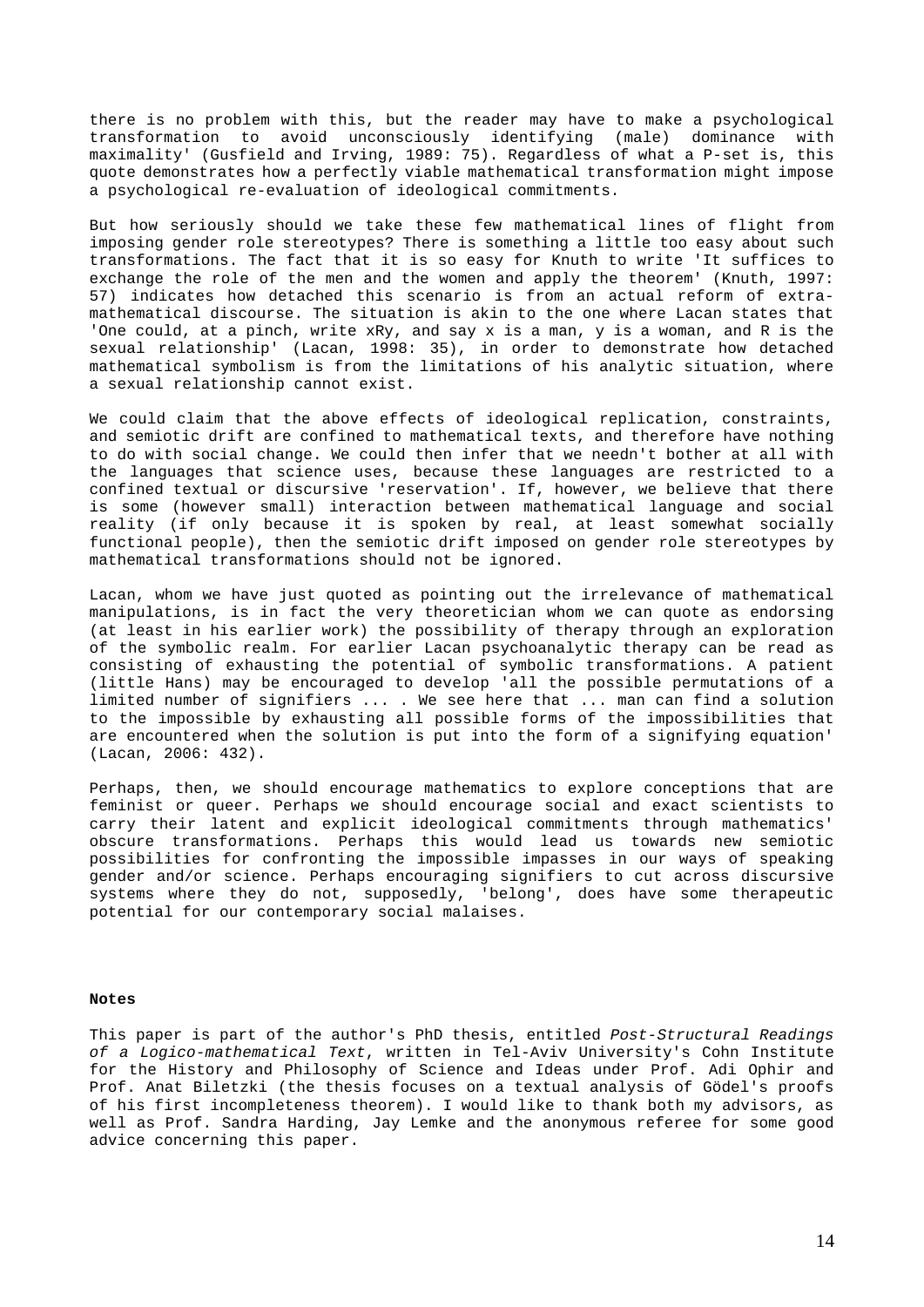I would like to quote one of the referees, Jay Lemke, who wrote: 'The domains where [the] issues [focused on in this paper] seem to arise are game theory and its relationship to some branches of neo-liberal economics ... . [These] intersections with game theory are prominent in terms of conflating social with formal definitions of "optimality" of various kinds. I would be very interested to read some case studies from these domains where both the bias is documented, and where the formal analyses suggest unorthodox critiques of neo-liberal assumptions and values ... . I would much rather have seen a longer paper that… went on to confirm its thesis with another example, perhaps from neo-liberal economics' use of game theory, whose generalizability would be more transparent. Enough so to send dozens of scholars off in search of still further such instances. Perhaps this small match is enough to light such a fire.' Acknowledging the risk that this 'small match' might not be 'enough', I include the above quotation so as to encourage 'a more substantial kindling' of such project, which, albeit not quite the project I am engaged in, I join Lemke in the hope of inciting.

1. I am not suggesting here that the Turing Machine framework constrains some non-sexist approaches to the marriage problem *because* it is a sexist construct. Sexist language is not the only possible road to sexist results. Even if the Turing Machine is, as some researchers claim, a non-heterosexist construct, this is not enough to guarantee that it would yield non-sexist mathematical knowledge. Trying to think outside the sexist box is only one step towards doing better mathematics, but there would always be other constraints which must be questioned in order to continue improve our science, genderwise or otherwise. Taking responsibility, I suggest, means to keep questioning the relations between the constraints we impose on signs and our science's prescriptive and normative results. The attitude which says: `even if we try our best, there might always emerge unexpected problems, so why fuss about the constraints we put on signs?' is, I maintain, copping out.

## **References**

Asratian, Armen S., Tristan M.J. Denley & Roland Häggkvist (1998) *Bipartite Graphs and their Applications* (Cambridge: Cambridge University Press).

Beauvoir, Simone de (1989) *The Second Sex* (London: Everyman's library).

Bogart, Kenneth P. & Peter G Doyle (1985) 'Non-sexist Solution of the Ménage problem', available at http://math.dartmouth.edu/~doyle/docs/menage/menage.pdf

Bollobás, Bela (1998) *Modern Graph Theory* (New York: Springer).

Cavaillès, Jean (1970) 'Logic and the Theory of Science', in J.J. Kockelmans & T.J. Kisiel (eds), *Phenomenology and the Natural Sciences* (Evanston: Northwestern University Press).

Cixous, Hélène & Catherine Clément (1986) *The Newly Born Woman* (Minneapolis, MN: University of Minnesota Press).

Cohn, Carol (1987) 'Nuclear Language and How we Learned to Pat the Bomb', *The Bulletin of the Atomic Scientists* 43(5): 17–24.

Derrida, Jacques (1981) *Positions* (Chicago: University of Chicago Press).

Derrida, Jacques (1988) *Limited Inc* (Evanston, Ill.: Northwestern University Press).

Derrida, Jacques (1989) *Edmund Husserl's Origin of Geometry: An Introduction* (Lincoln: University of Nebraska Press).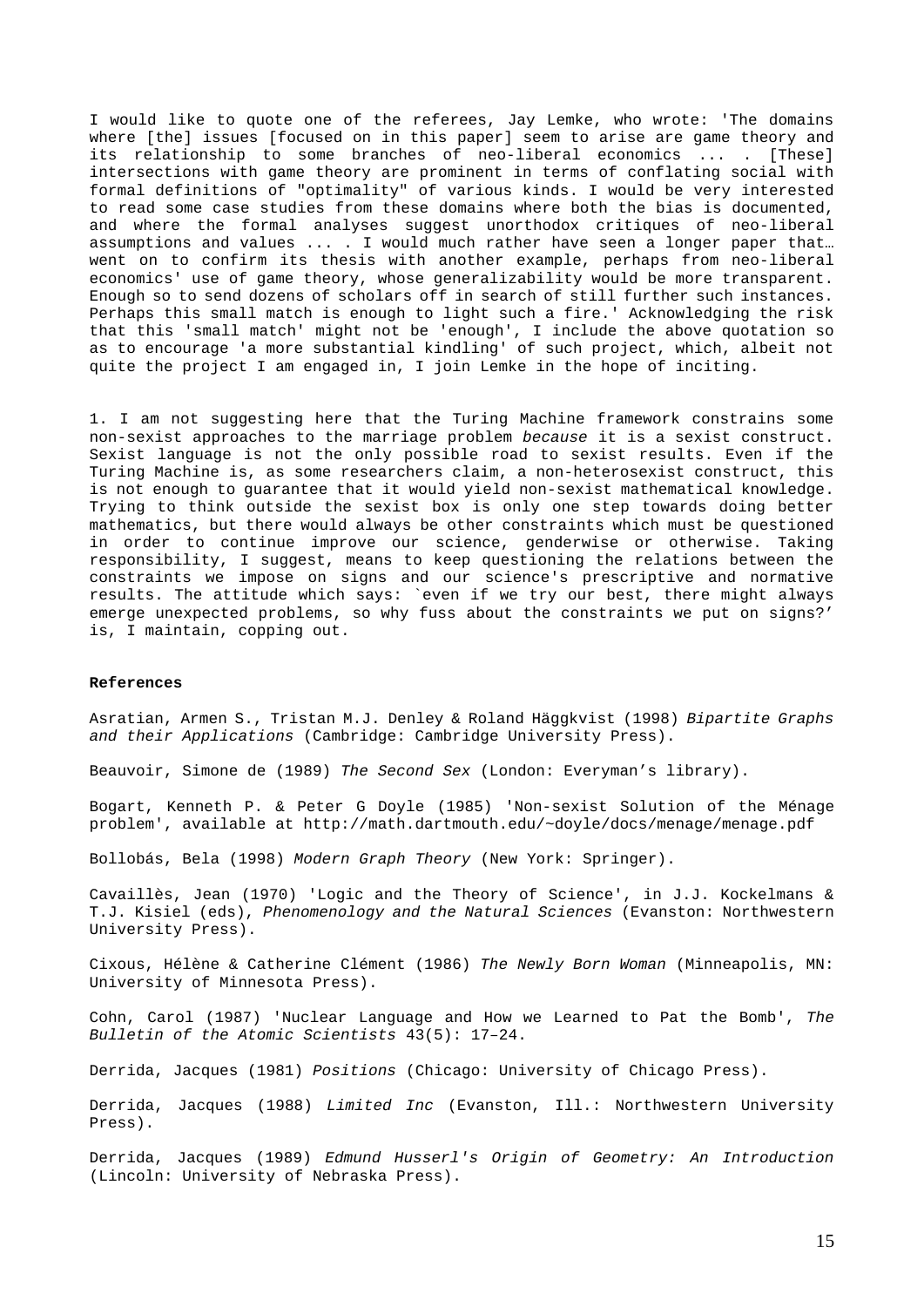Dzierzawa, Michael & Marie-José Oméro (2000) 'Statistics of Stable Marriages', *Physica A: Statistical and Theoretical Physics* 287: 321-33.

Foucault, Michel (1996) 'What is Critique?', in James Schmidt (ed.), *What is Enlightenment?* (Berkley: University of California Press): 382–98.

Gale, D. & L. S. Shapley (1962) "College Admissions and the Stability of Marriage," *American Mathematics Monthly* 69: 9-15.

Gusfield, Dan & Robert W. Irving (1989) *The Stable Marriage Problem* (Cambridge, MA: The MIT Press).

Hall, Philip (1935) 'On Representatives of Subsets', *Journal of the London Mathematical Society* 10:26–30.

Halperin, David M. (1995) *Saint Foucault* (Oxford: Oxford University Press).

Harding, Sandra (1993) 'Rethinking Standpoint Epistemology: What is "Strong Objectivity"?', in Linda Alcoff & Elizabeth Potter (eds), *Feminist Epistemologies* (New York: Routledge): 49–82.

Immorlica, Nicole & Mohammad Mahdian(2005) 'Marriage, Honesty, and Stability', in *Proceedings of the Sixteenth Annual ACM-SIAM Symposium On Discrete Algorithms* (New York: Association for Computing Machinery): 53–62.

Irigaray, Luce (1985) 'Fluid Mechanics', in C. Porter and C. Burke (eds), *This Sex Which Is Not One* (Ithaca, NY: Cornell University Press).

Kato, A. (1993) 'Complexity of the Sex-Equal Stable Marriage Problem', *Japan Journal of Industrial Applied Mathematics* 10: 1–19.

Keller, Evelyn Fox (1992) 'Language and Ideology in Evolutionary Theory', in E.F. Keller, *Secrets of Life, Secrets of Death* (New York: Routledge): 112–142.

Knuth, Donald E. (1997/1976) *Stable Marriage and its Relation to Other Combinatorial problems* (Providence, RI: American Mathematical Society).

Kristeva, Julia (1969) *Semeiotike* (Paris: Editions du Seuil).

Lacan, Jacques (1998) *Encore, The Seminar of Jacques Lacan, Book XX* (New York: W.W. Norton).

Lacan, Jacques (2006) *Ecrits, The First Complete Edition in English* (New York: W.W. Norton).

Ma, J. (1996) 'On Randomized Matching Mechanisms', *Economic Theory* 8:377–81.

Martin, Emily (1996) 'The Egg and The Sperm: How Science Has Constructed a Romance Based on Stereotypical Male-Female Roles', in E.F. Keller & H.E. Longino (eds), *Feminism and Science* (Oxford: Oxford University Press): 103–20.

McVitie, D.G. & L.B. Wilson (1971) 'The Stable Marriage Problem', *Communications of the ACM* 14(7):486–92.

Nash-Williams, C.St.J.A. (1978) 'Another Criterion for Marriage in Denumerable Societies', in Bela Bollobás (ed.), *Advances in Graph Theory* (Amsterdam: North-Holland): 165–79.

Potter, Elizabeth (2001) *Gender and Boyle's Law of Gases* (Bloomington IN: Indiana University Press).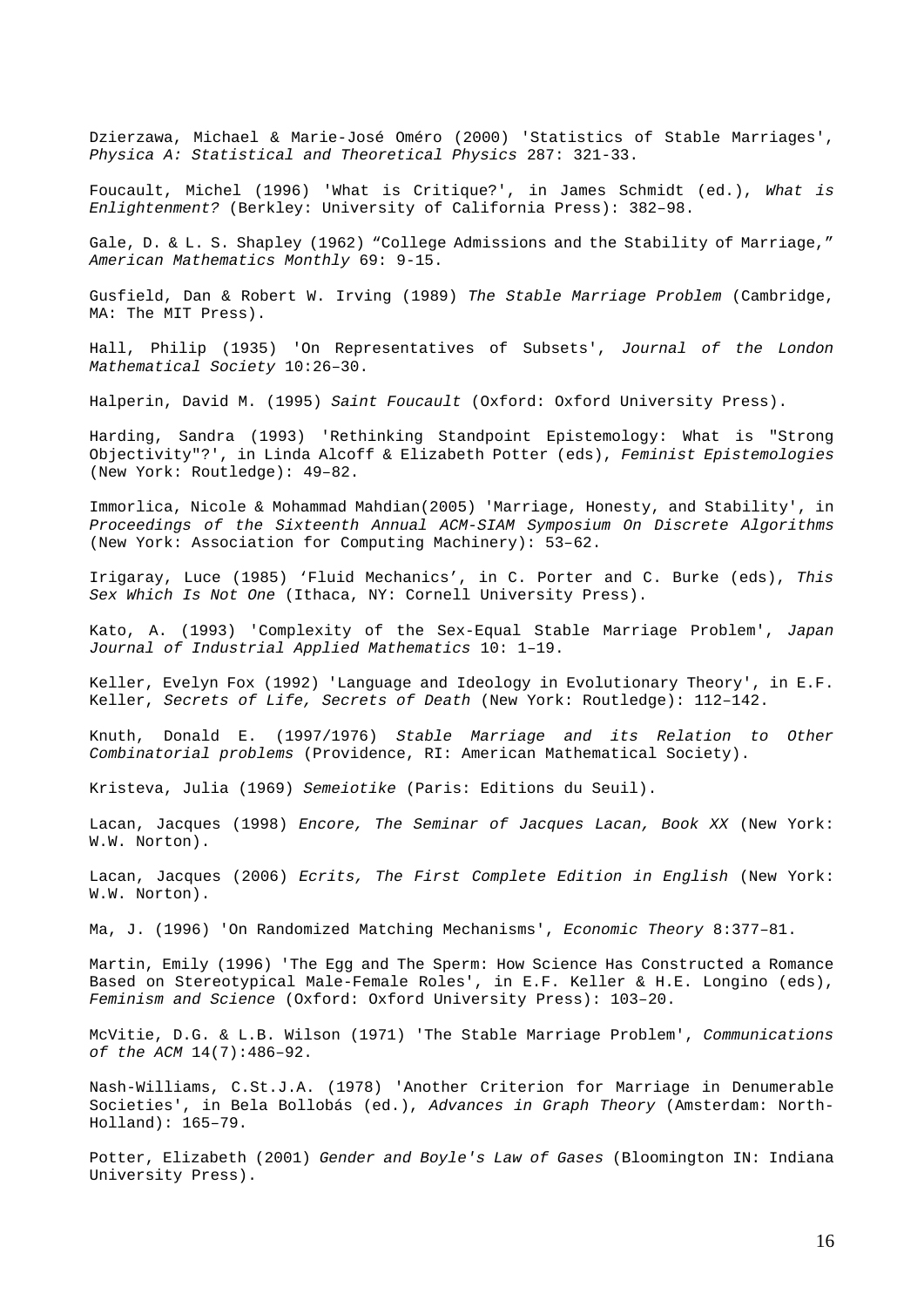Romero-Medina, Antonio (2005) 'Equitable Selection in Bilateral Matching Markets', *Theory and Decision* 58(3): 305–24.

Roth, Alvin E & Marilda A. Oliviera Sotomayor (1990) *Two-Sided Matching: A Study in Game-Theoretic Modeling and Analysis* (New York: Cambridge University Press).

Roth, Alvin E & John H. Vande Vate (1990) 'Random Paths to Stability in Two-Sided Matching', *Econometrica* 58: 1475–80.

Rudich, Steven (2003) 'The Mathematics of 1950s Dating: Who Wins the Battle of the Sexes?', available at: [http://www.cs.cmu.edu/afs/cs.cmu.edu/academic/class/15251/discretemath/Lectures/](http://www.cs.cmu.edu/afs/cs.cmu.edu/academic/class/15251/discretemath/Lectures/dating.ppt) [dating.ppt](http://www.cs.cmu.edu/afs/cs.cmu.edu/academic/class/15251/discretemath/Lectures/dating.ppt)

Shulman, Bonnie (1996) 'What If we Changed our Axioms? A Feminist Inquiry into the Foundations of Mathematics', *Configurations* 4(3):427–51.

Teo, Chung-Piaw & Jay Sethuraman (1998) 'The Geometry of Fractional Stable Matchings and its Applications', *Mathematics of Operations Research* 23(4):874– 891.

Teo, Chung-Piaw, Jay Sethuraman & Wee-Peng Tan (1999) 'Gale-Shapley Stable Marriage Problem Revisited: Strategic Issues and Applications', in G. Cornuéjols, R.E. Burkard & G.J. Woeginger (eds), *IPCO '99* (Berlin: Springer Verlag): 429–38.

Vande Vate, John H. (1989) 'Linear Programming Brings Marital Bliss', *Operations Research Letters* 8(3): 147–53.

Wagner, Roy (2007) *\$S(z\_p,zp)\$: Post-Structural Readings of a Logico-Mathematical Text,* Ph.D. dissertation, The School of Philosophy, Tel-Aviv University.

Wagner, Roy (2008) ``Post structural readings of a logico-mathematical text'' *Perspectives on Science* 16(2): 196—230

Webb, David (2006) 'Cavaillès and the Historical *a Priori* in Foucault', in Simon Duffy (ed.), *Virtual Mathematics: The Logic of Difference* (Manchester: Clinamen Press), 100-117.

West, D.B. (1996) *Introduction to Graph Theory* (Upper Saddle River, NJ: Prentice Hall).

Weyl, Hremann (1949) 'Almost Periodic Invariant Vector Sets in a Metric Vector Space', *American Journal of Mathematics* 71: 178–205.

Wilson, Robin J. (1996) *Introduction to Graph Theory. 4th Edition* (Harlow, UK: Longman).

**Roy Wagner** has a maths PhD from Tel-Aviv University's school of mathematics, and a philosophy PhD (dissertation entitles 'Post-structural readings of a logicomathematical text') from Tel-Aviv University's Cohn Institute for the History and Philosophy of Science and Ideas. Since 1999 he's been teaching in the computer science department of the Academic College of Tel-Aviv-Jaffa, and since 2008 in Tel Aviv University. He has published several mathematical papers, and recently began publishing in the areas of philosophy of mathematics and micro politics using post-structural approaches.

17